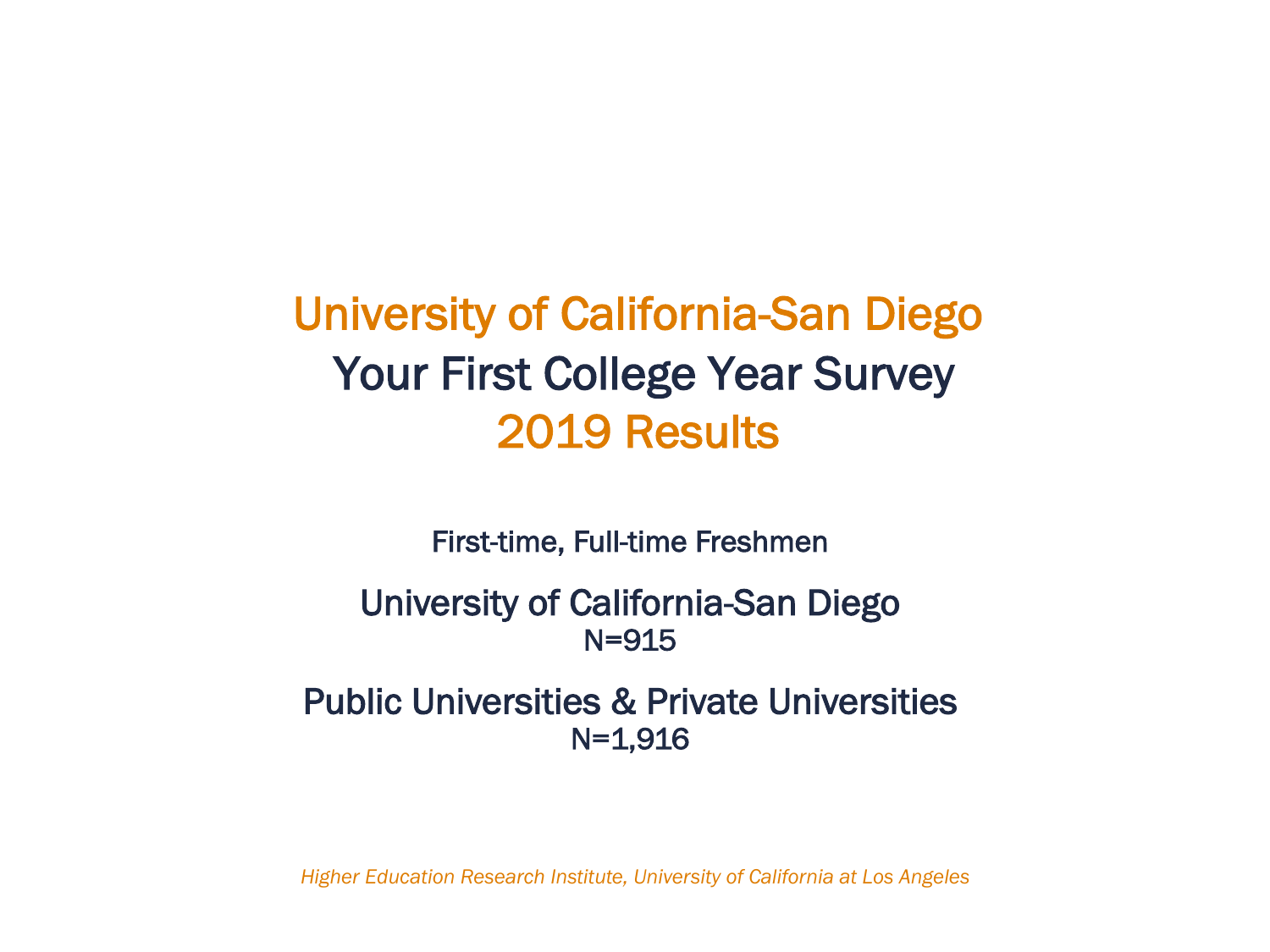Results from the Your First College Year Survey (YFCY) offer a window into the first-year experience, providing important information on your students':

- Adjustment to college
- Academic outcomes and experiences
- Co-curricular experiences
- Satisfaction
- Overall growth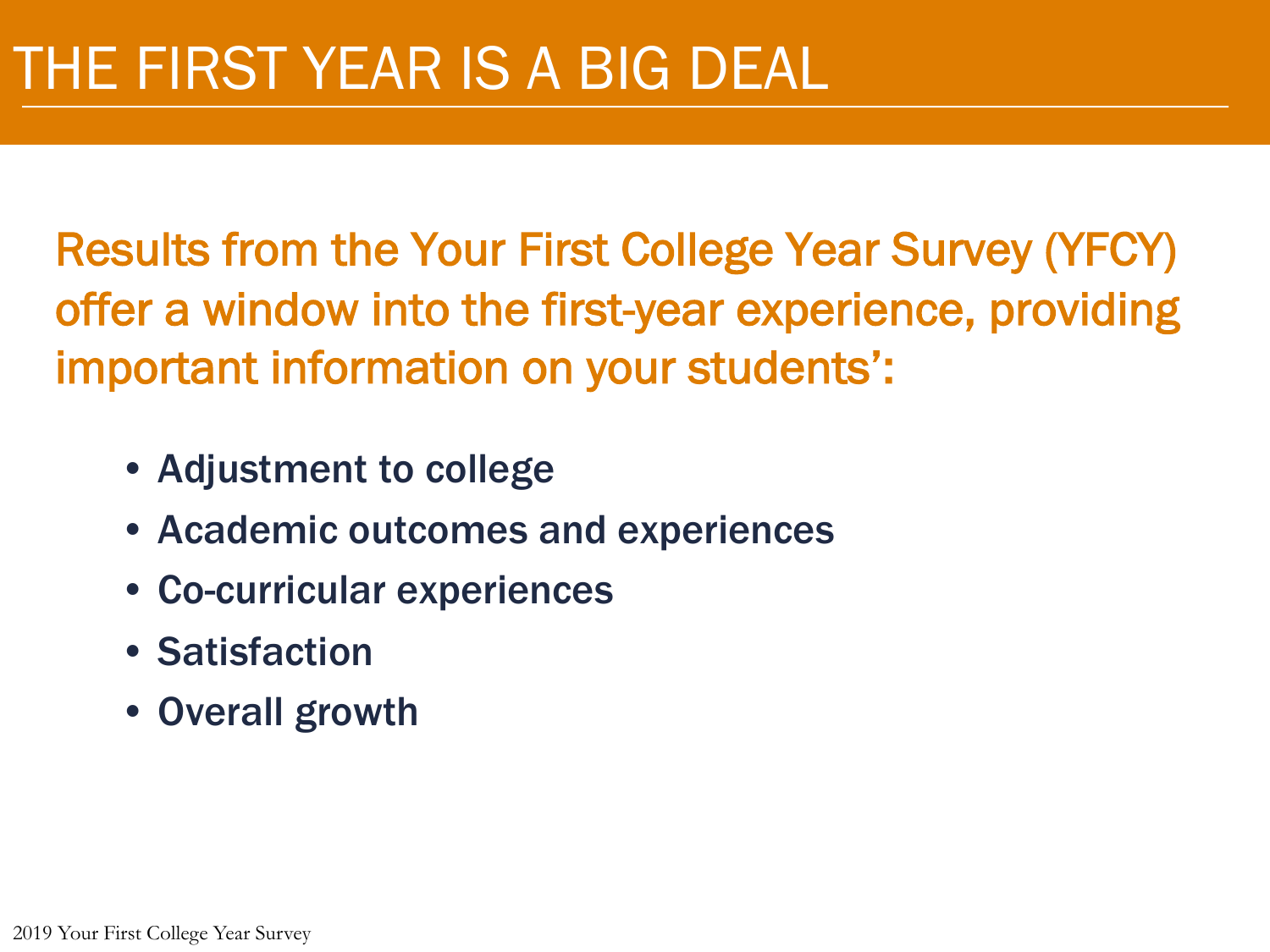### Table of Contents

### **Demographics**

Gender Identity and Sexual Orientation Race/Ethnicity and Housing Type Financing College

### Adjustment to College

Academic Adjustment

Sense of Belonging

Navigational Action

Health and Wellness

### Academic Outcomes and Experiences

Academic Self-Concept Habits of Mind Academic Disengagement Faculty Interaction General Interpersonal Validation Academic Enhancement Experiences Co-Curricular Experiences

Social Agency Civic Engagement Civic Awareness Pluralistic Orientation

Diversity and Campus Climate

Positive Cross-Racial Interaction

Negative Cross-Racial Interaction

Campus Climate and Diversity

Satisfaction with Campus Diversity

### **Satisfaction** Satisfaction with Coursework Satisfaction with Academic Support and **Courses** Satisfaction with Services and Community

Overall Satisfaction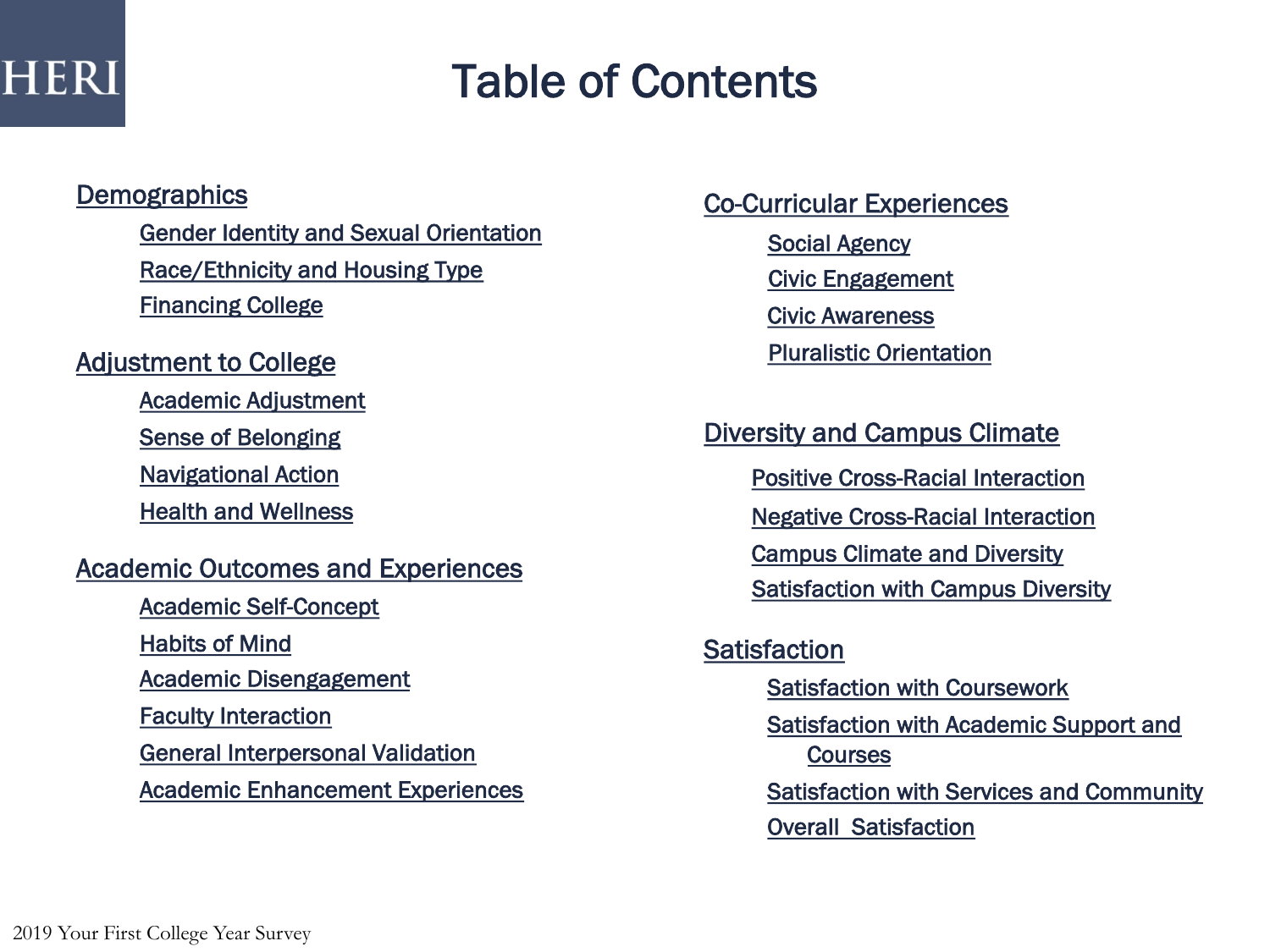### A Note about CIRP Constructs

We use the CIRP Constructs throughout this PowerPoint to help summarize important information about your students from the YFCY.

### **Constructs**

Constructs statistically aggregate the results from CIRP questions that tap into key aspects of the college experience. They focus on student traits and institutional practices contributing to students' academic and social development.

### Longitudinal Constructs

Constructs that are included in the CIRP TFS and YFCY that measure change in your student population over time.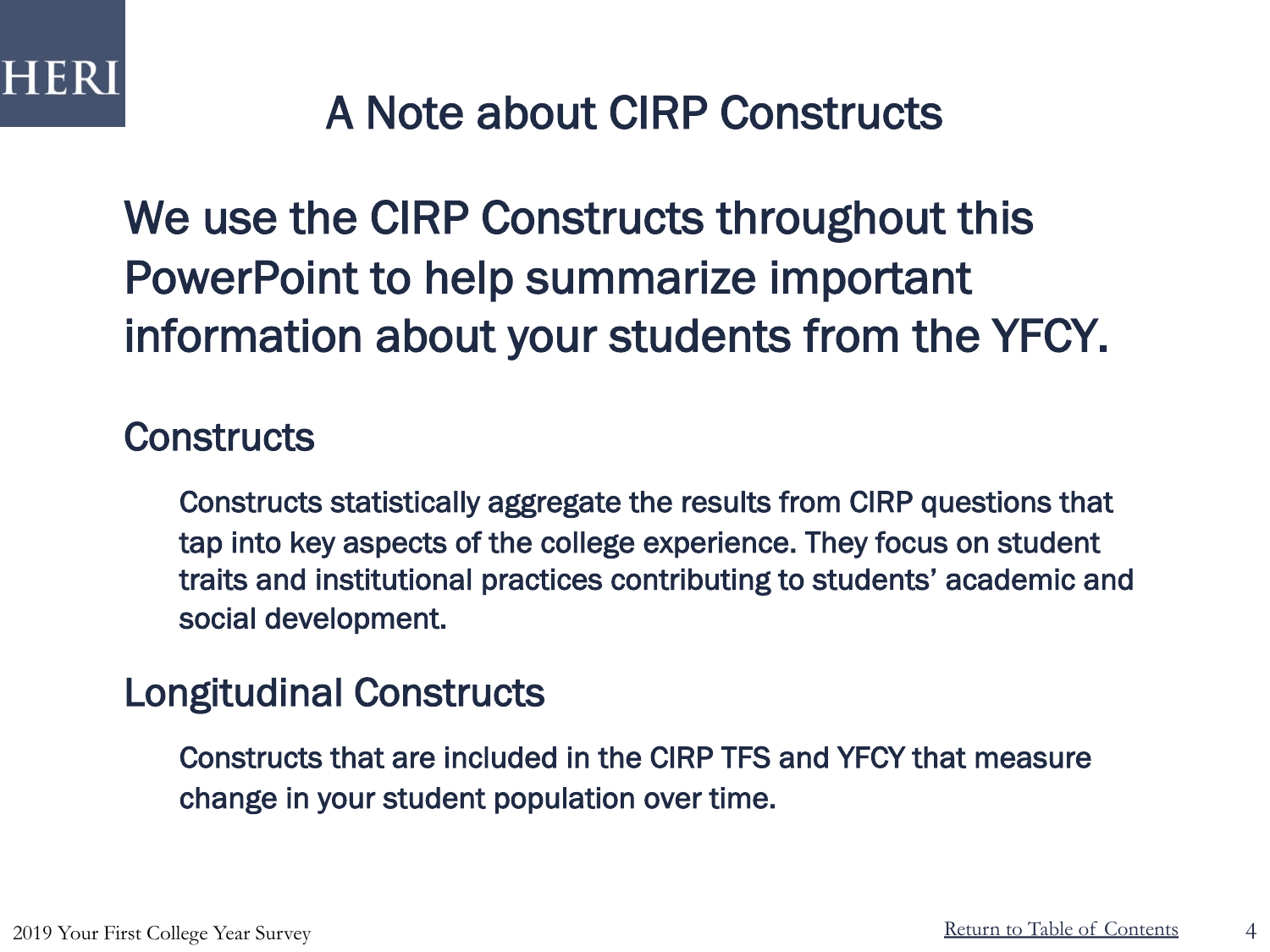

### **Demographics**



### Gender Identity **Sexual Orientation**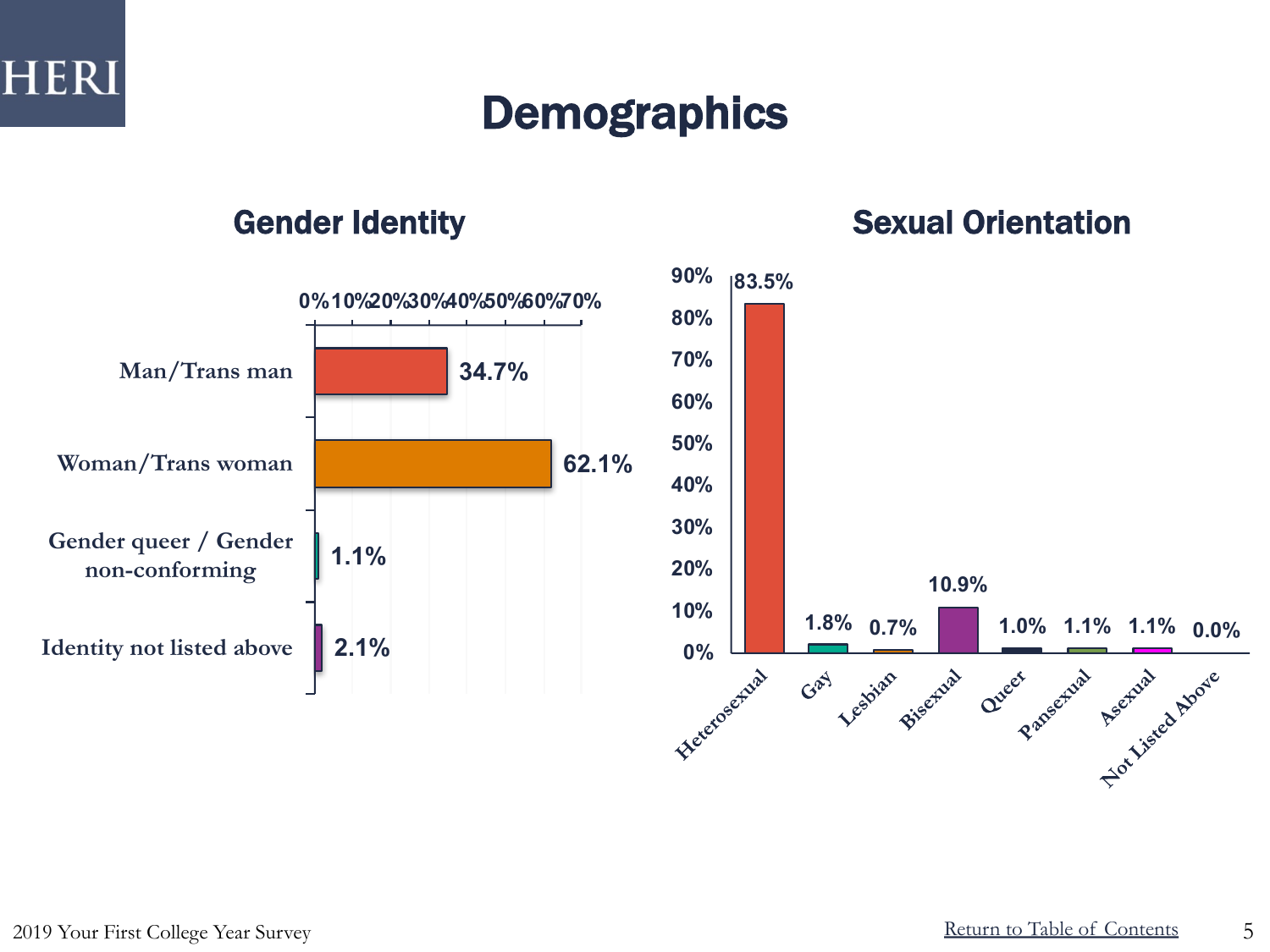

### **Demographics**

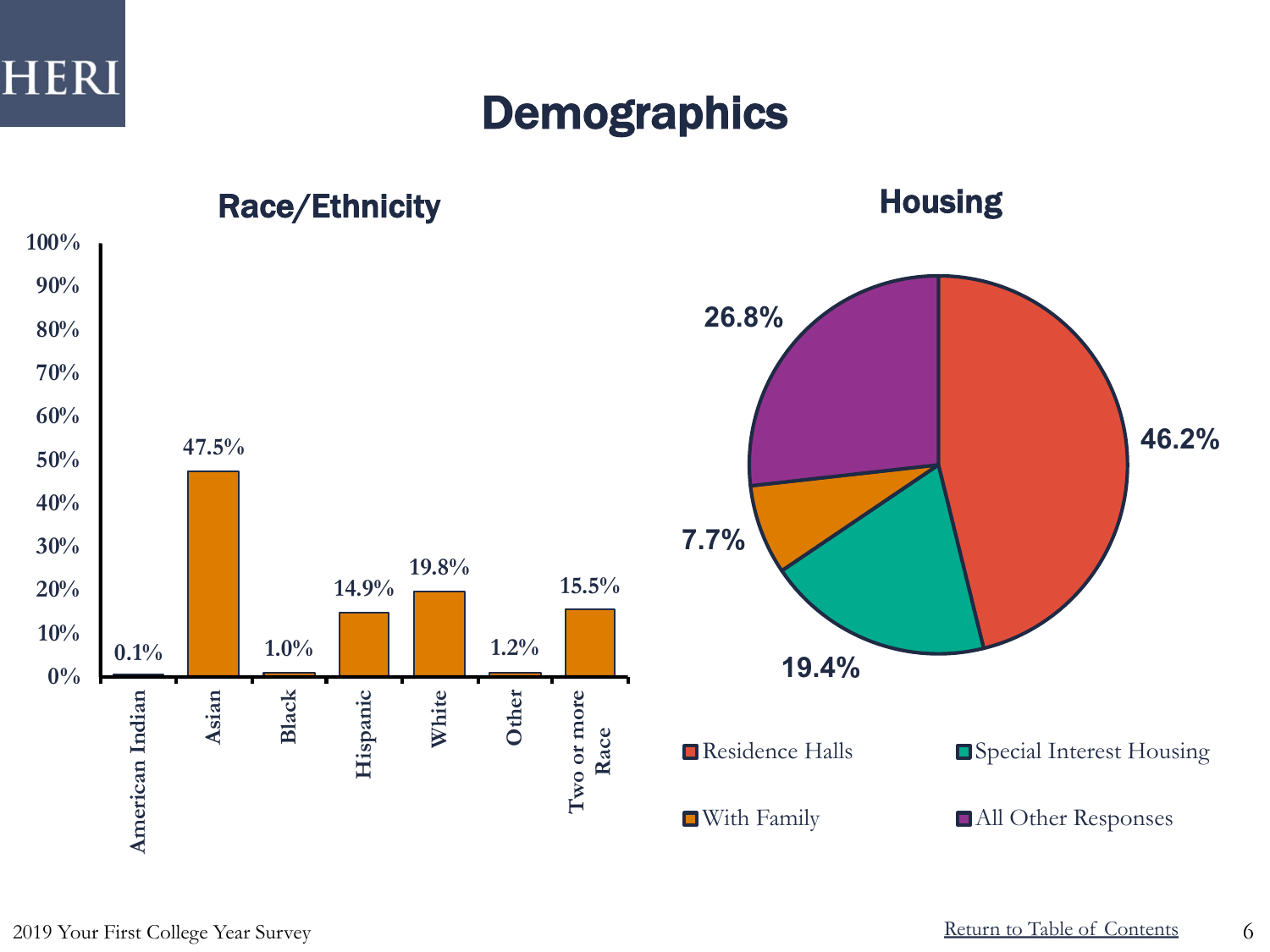

### Financing College

The percentage of students with at least some funds from these various sources.



### Do you have any concern about your ability to finance your college education?

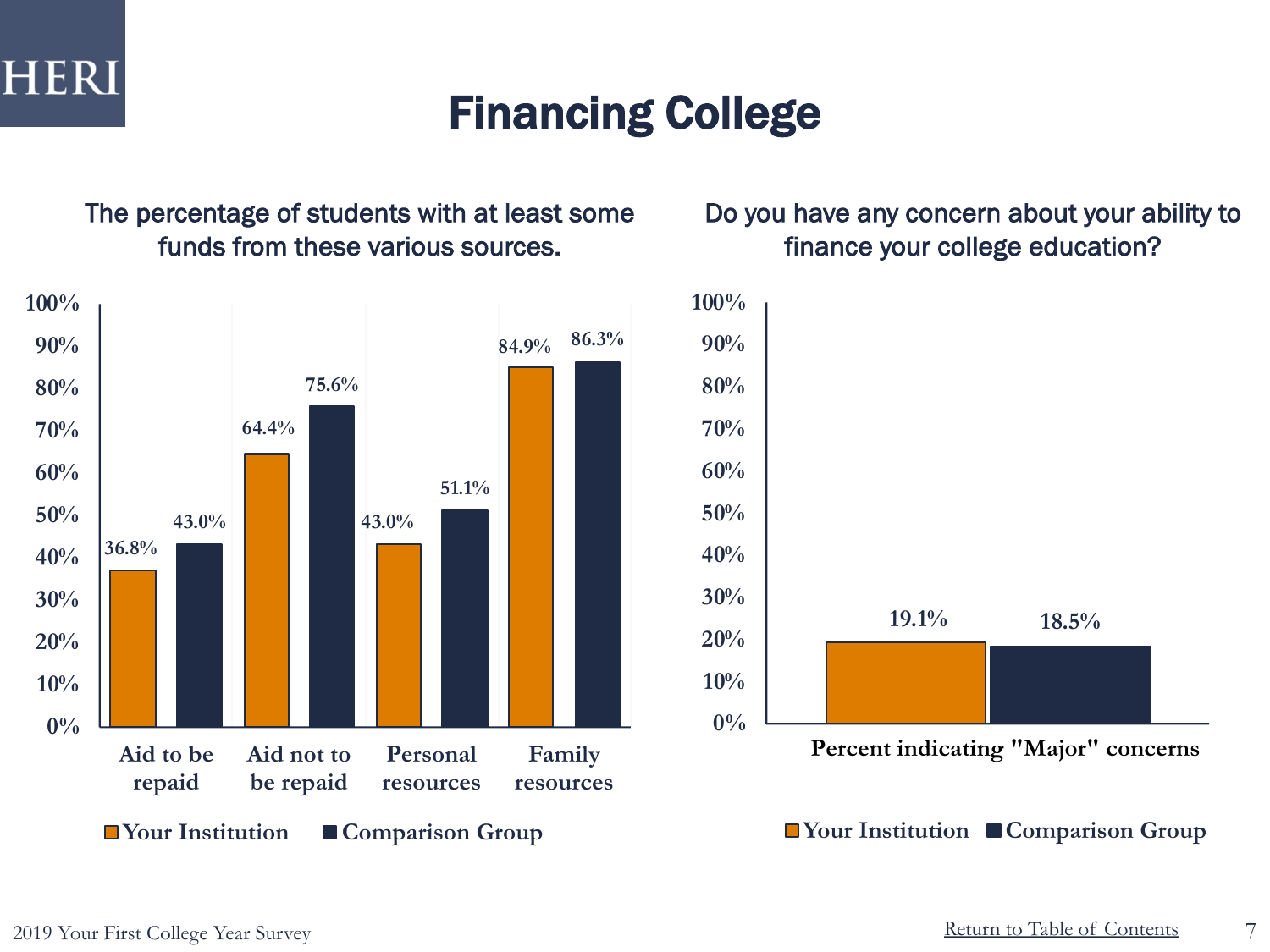

## Adjustment to College

**Students' ability to adjust academically and socially plays a large role in student success, retention, and satisfaction.** 

Return to Table of Contents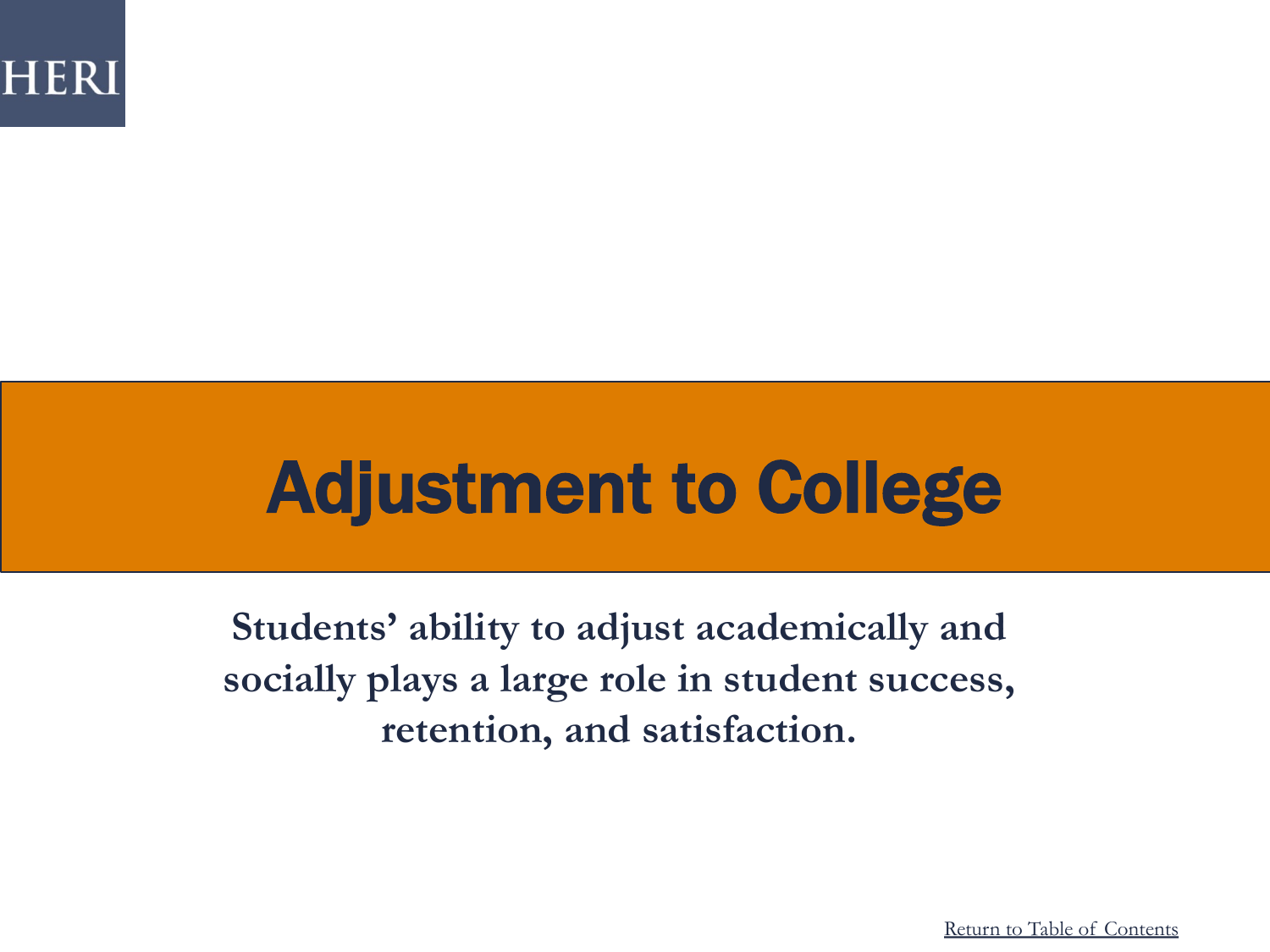

## Academic Adjustment

*Academic Adjustment* measures the ease with which students adjust to the academic demands of college.

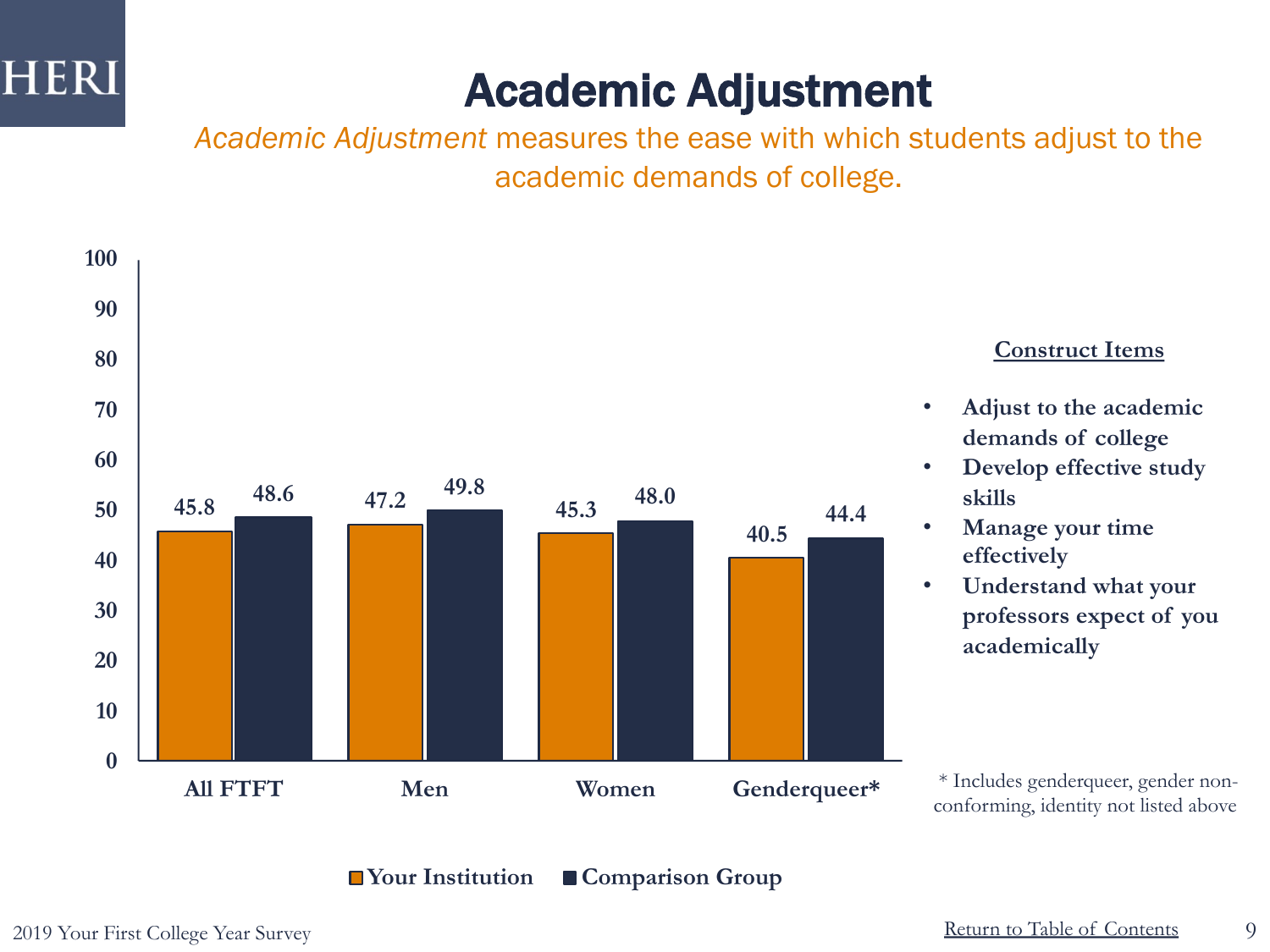

## Sense of Belonging

The campus community is a powerful source of influence on students' development. *Sense of Belonging* measures the extent to which students feel a sense of academic and social integration on campus.

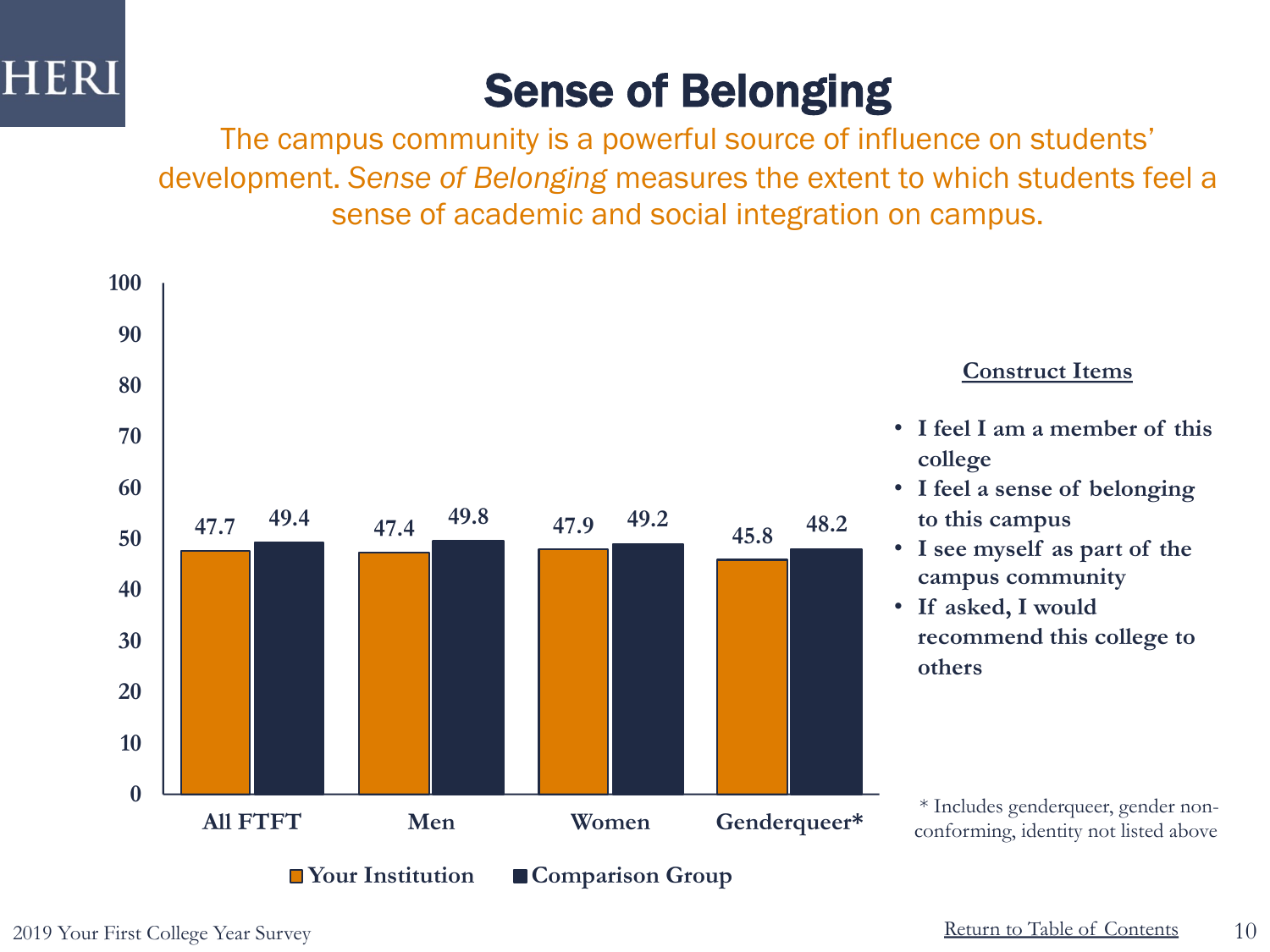## Navigational Action

These items illustrate how often students participated in institutional programs or engaged in activities that would help them successfully traverse the institution.



**Comparison Group ■** Yes

**Your Institution ■** Yes

Return to Table of Contents 2019 Your First College Year Survey 11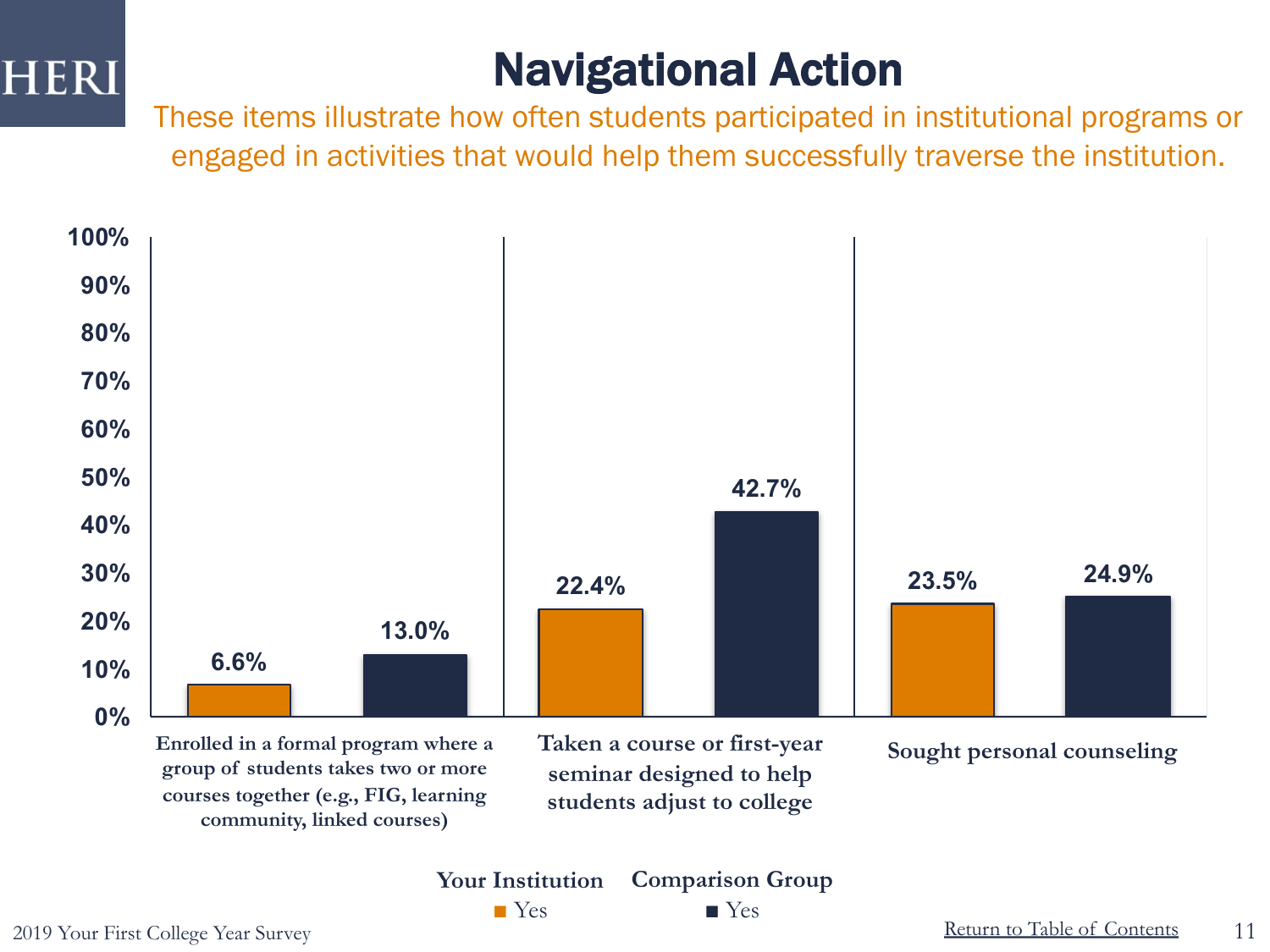

## Navigational Action

These items illustrate how often students participated in institutional programs or engaged in activities that would help them successfully traverse the institution.

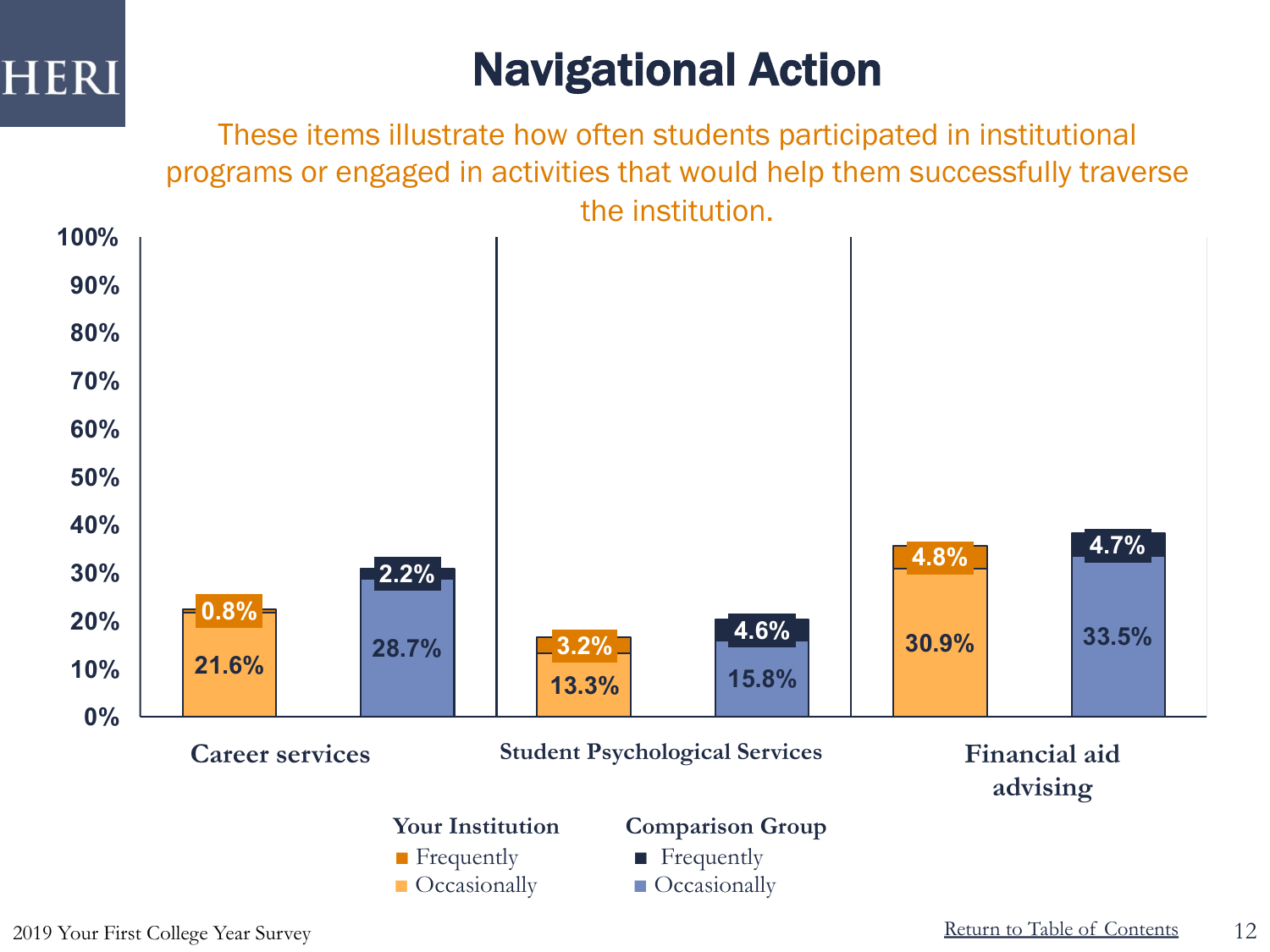## Health and Wellness

Students' physical and emotional well-being can affect many important aspects of the student experience including academic performance and persistence. These items gauge student behaviors, attitudes, and experiences related to health and wellness.

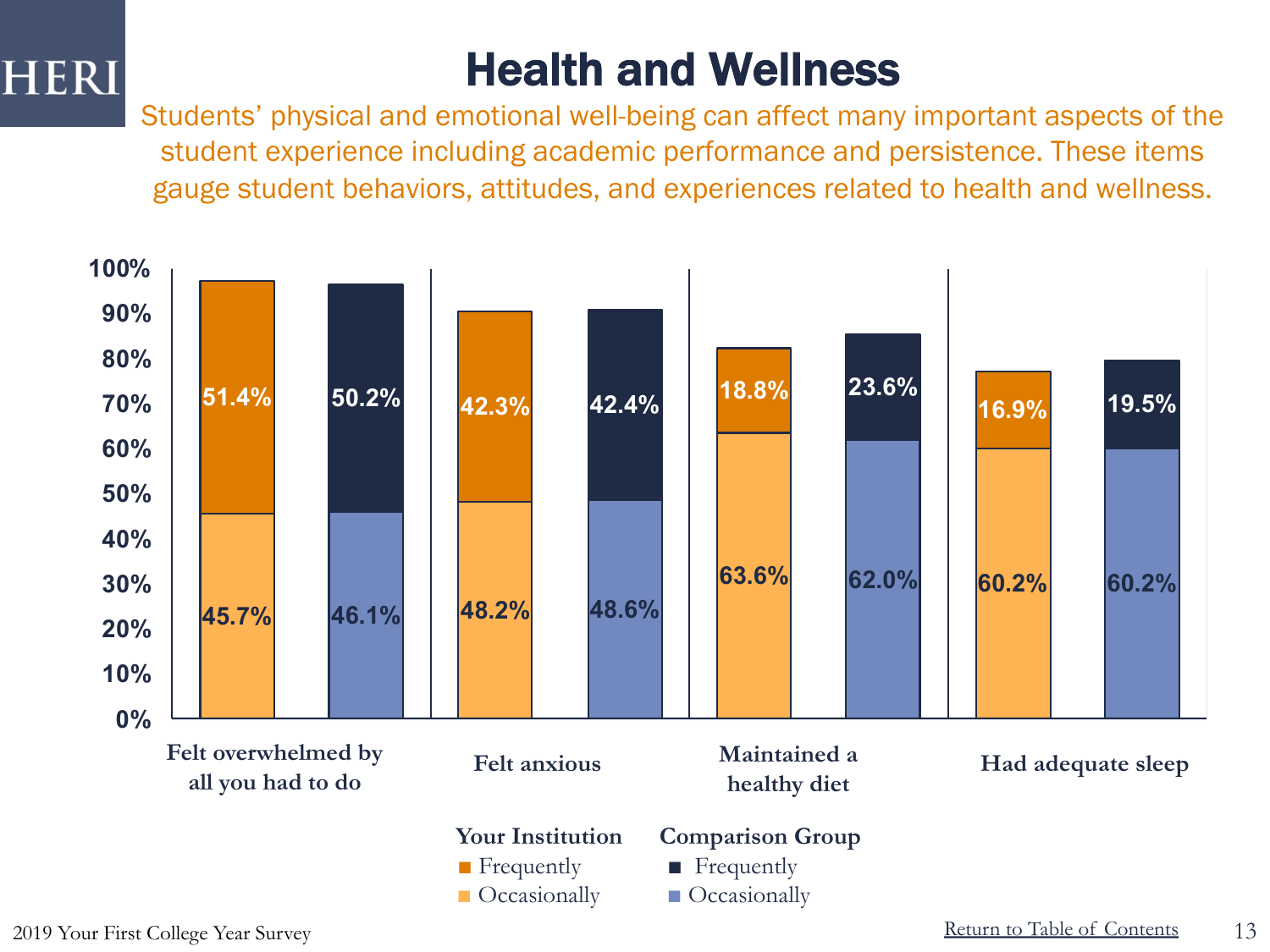

# Academic Outcomes and Experiences

**Students develop skills, knowledge, and abilities through their experiences both in and out of the classroom.**

Return to Table of Contents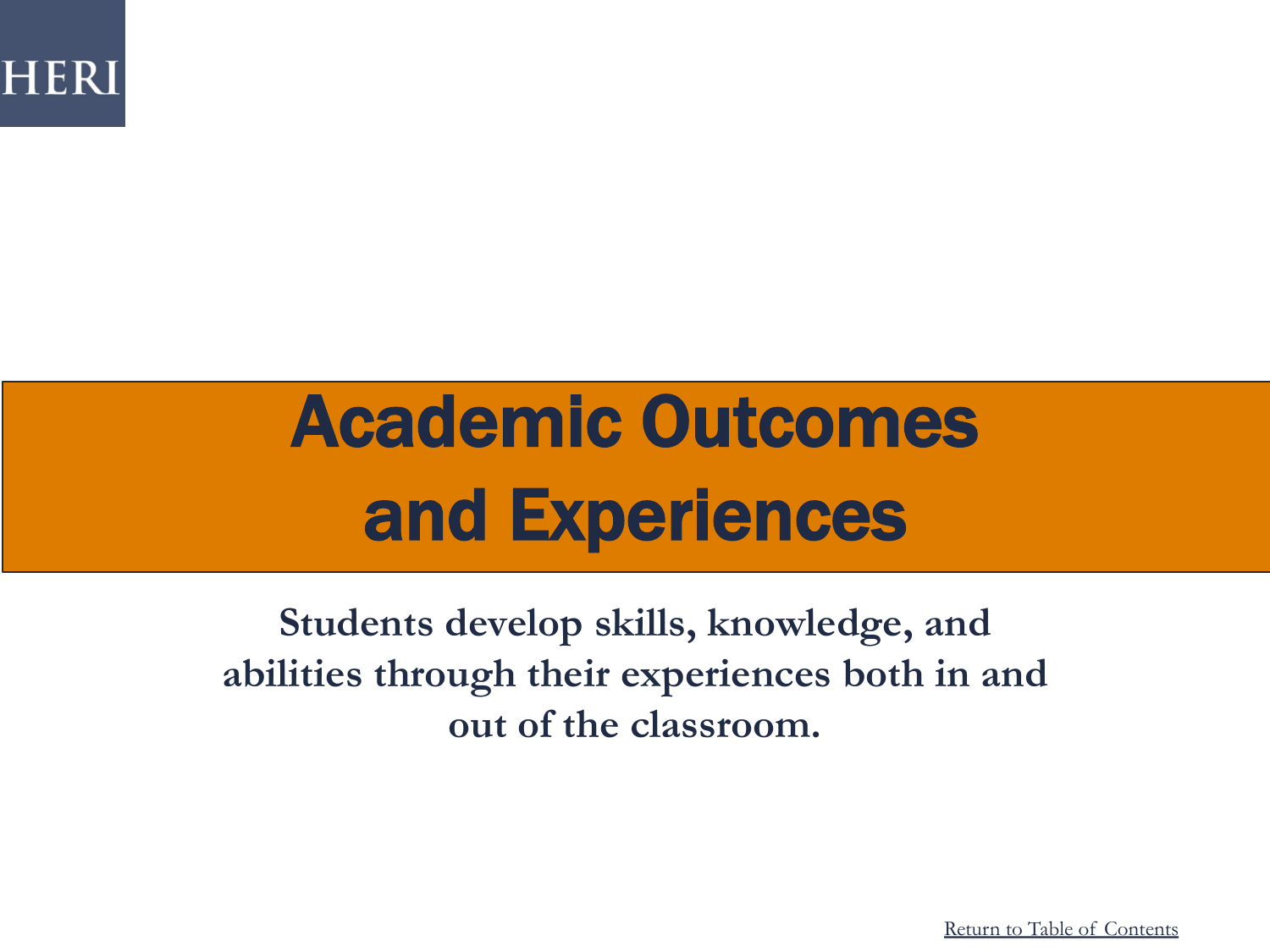### Academic Self-Concept

*Academic Self-Concept* is a unified measure of students' beliefs about their abilities and confidence in academic environments.

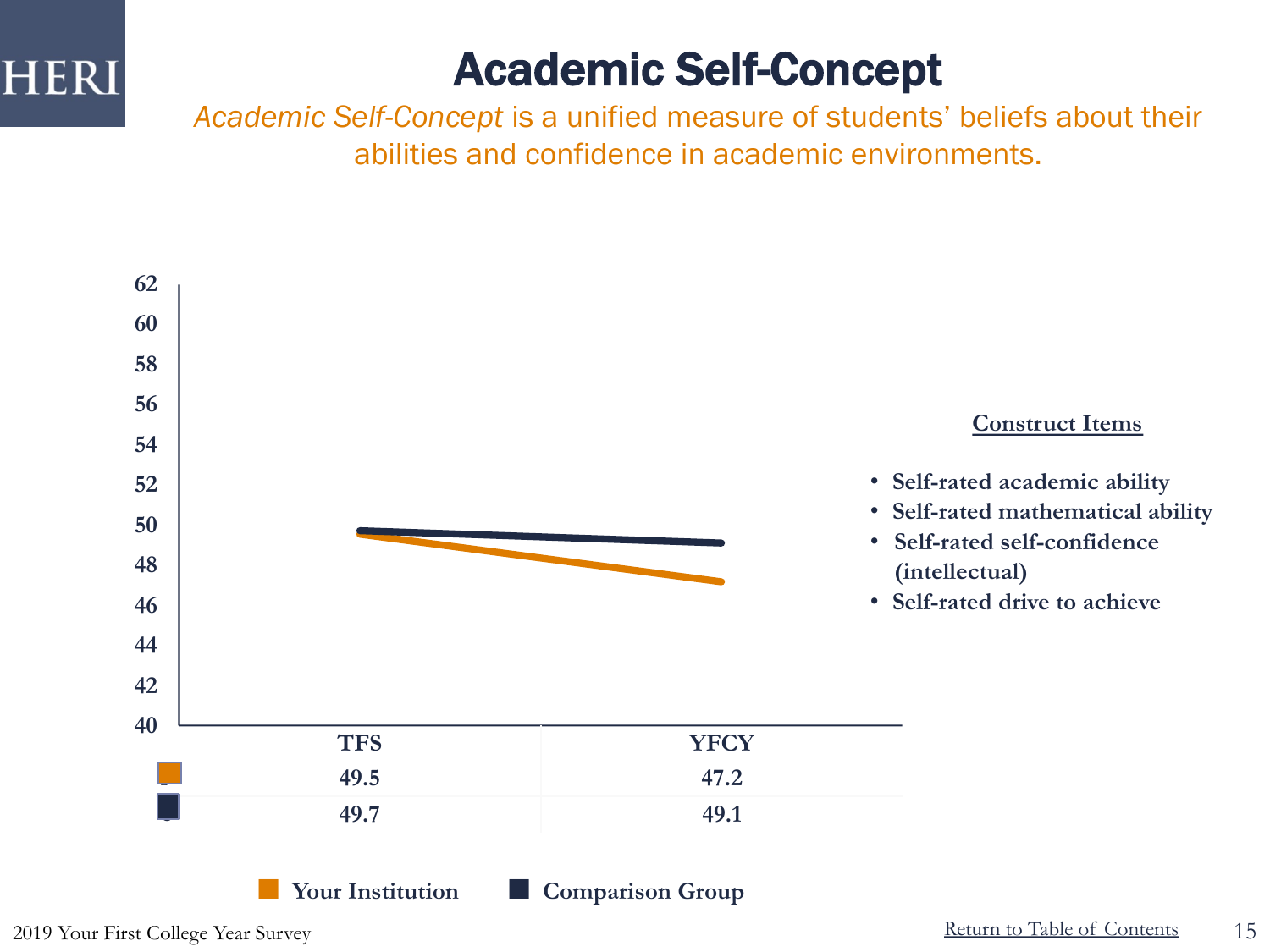### Habits of Mind

*Habits of Mind* is a unified measure of the behaviors and traits associated with academic success. These learning behaviors are seen as the foundation for lifelong learning.



**Construct Items**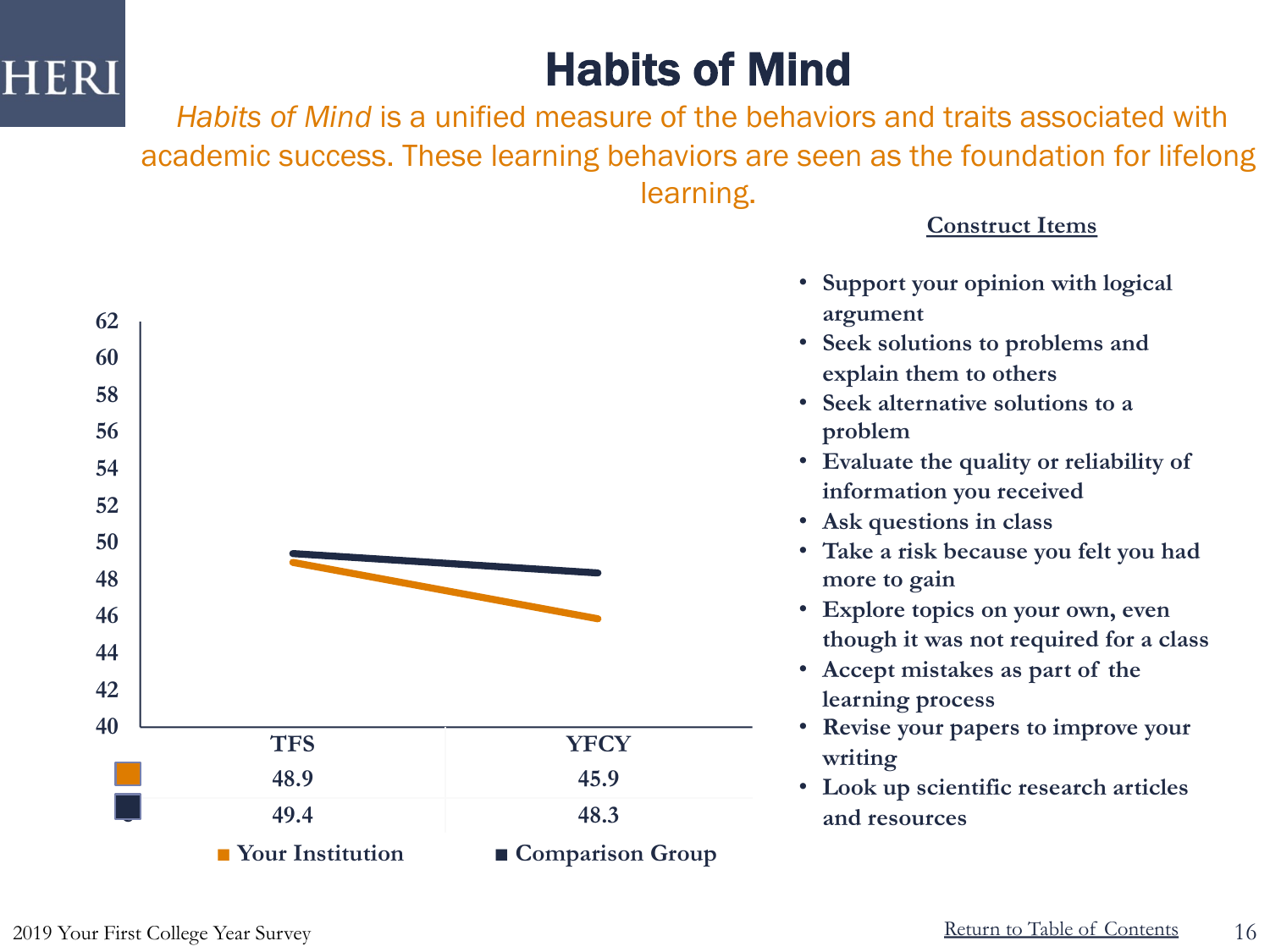

### Academic Disengagement

*Academic Disengagement* measures the extent to which students engage in behaviors that are inconsistent with academic success.



**Construct Items**

- **Been late to class**
- **Skipped class**
- **Turned in course assignment(s) late**
- **Turned in course assignments that did not reflect your best work**
- **Fell asleep in class**

conforming, identity not listed above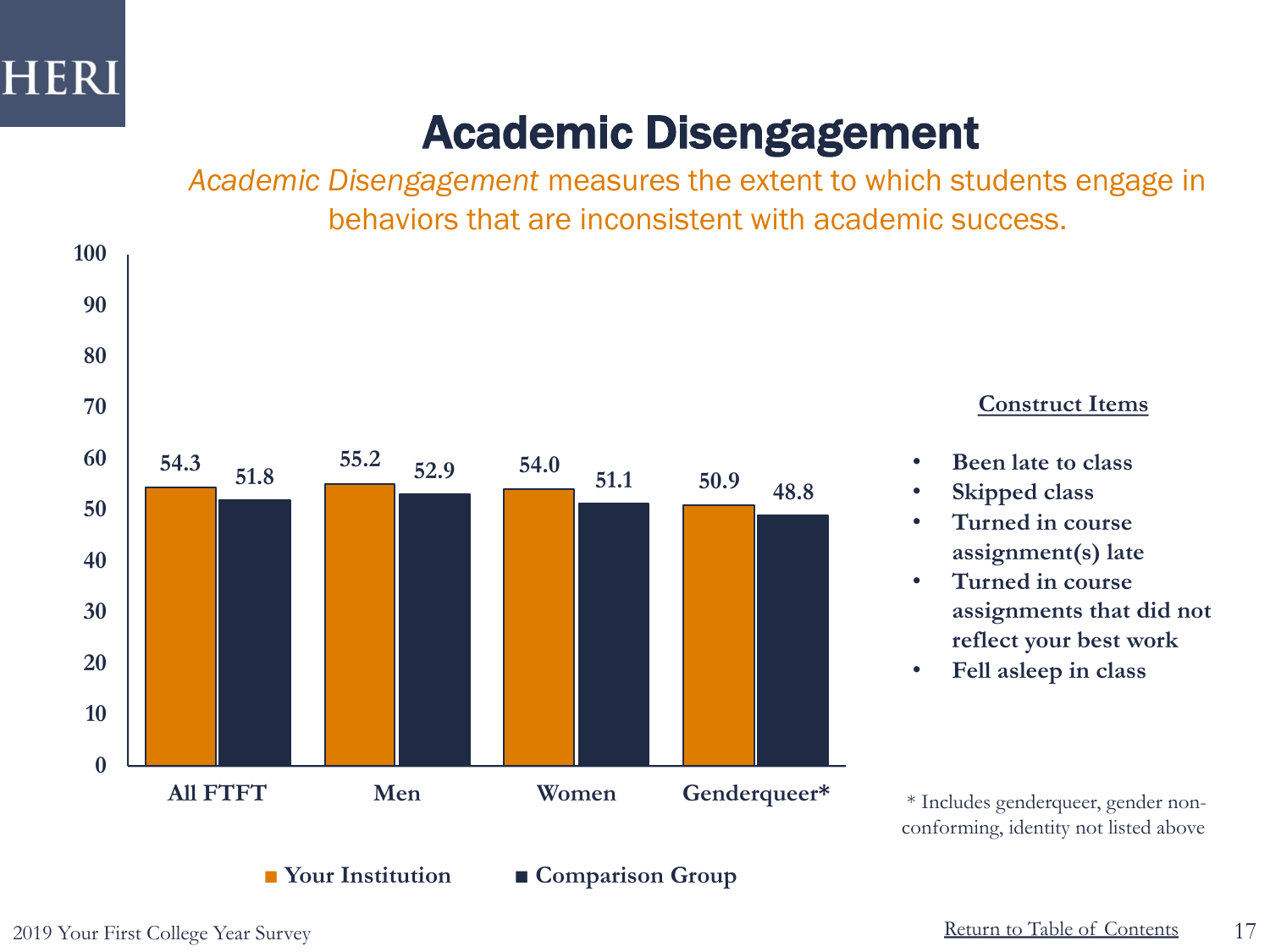### Faculty Interaction

*Faculty Interaction: Contact and Communication* measures the amount and type of interactions students have with faculty that are appropriate for the first year of college, as well as satisfaction with these issues.



#### **Construct Items**

- **Communicated regularly with your professors**
- **Asked a professor for advice after class**
- **Amount of contact with faculty**
- **Faculty during office hours**
- **Faculty outside of class or office hours**

conforming, identity not listed above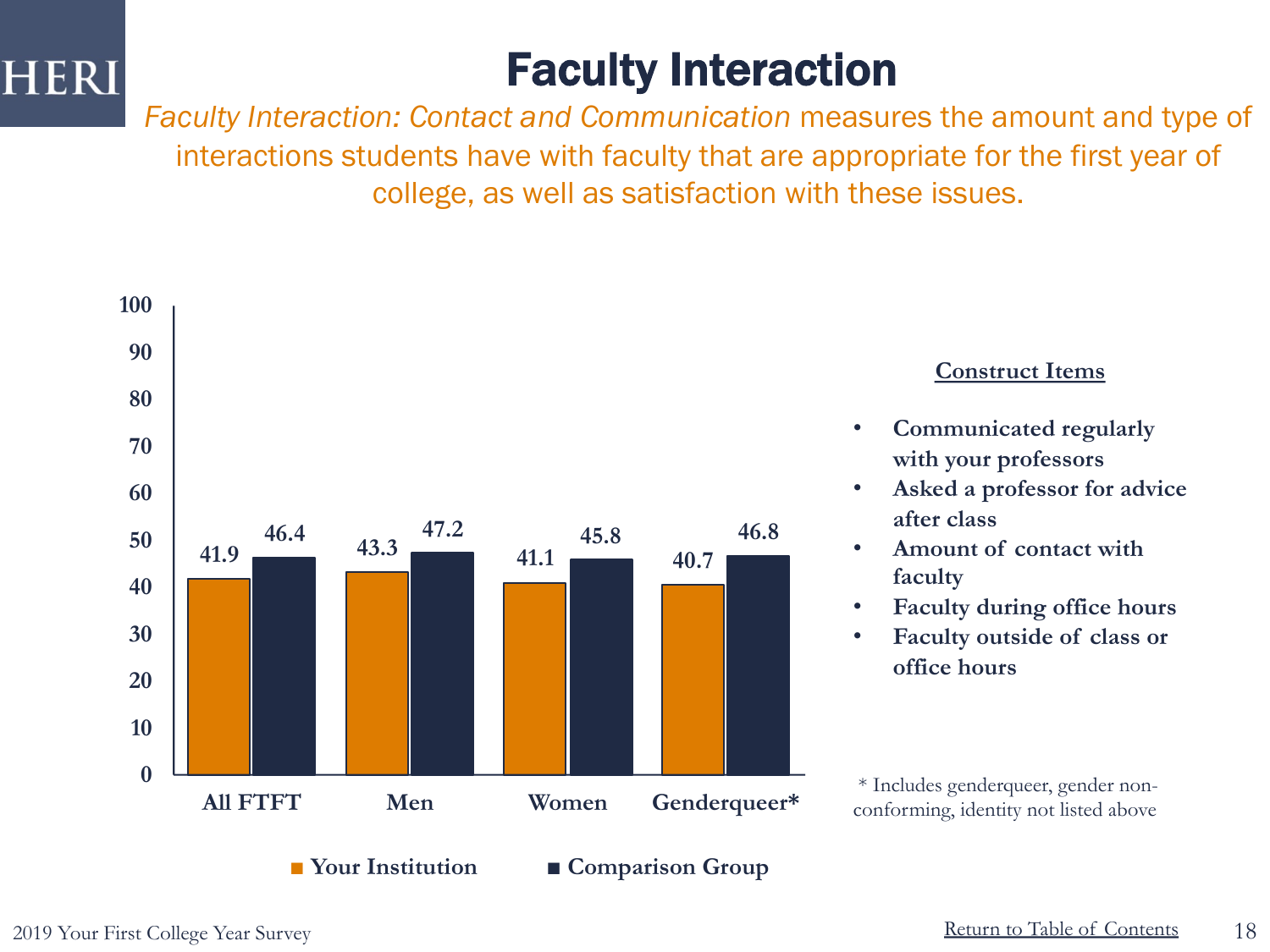### General Interpersonal Validation

These items measure the extent to which students believe faculty and staff provide attention to their development.

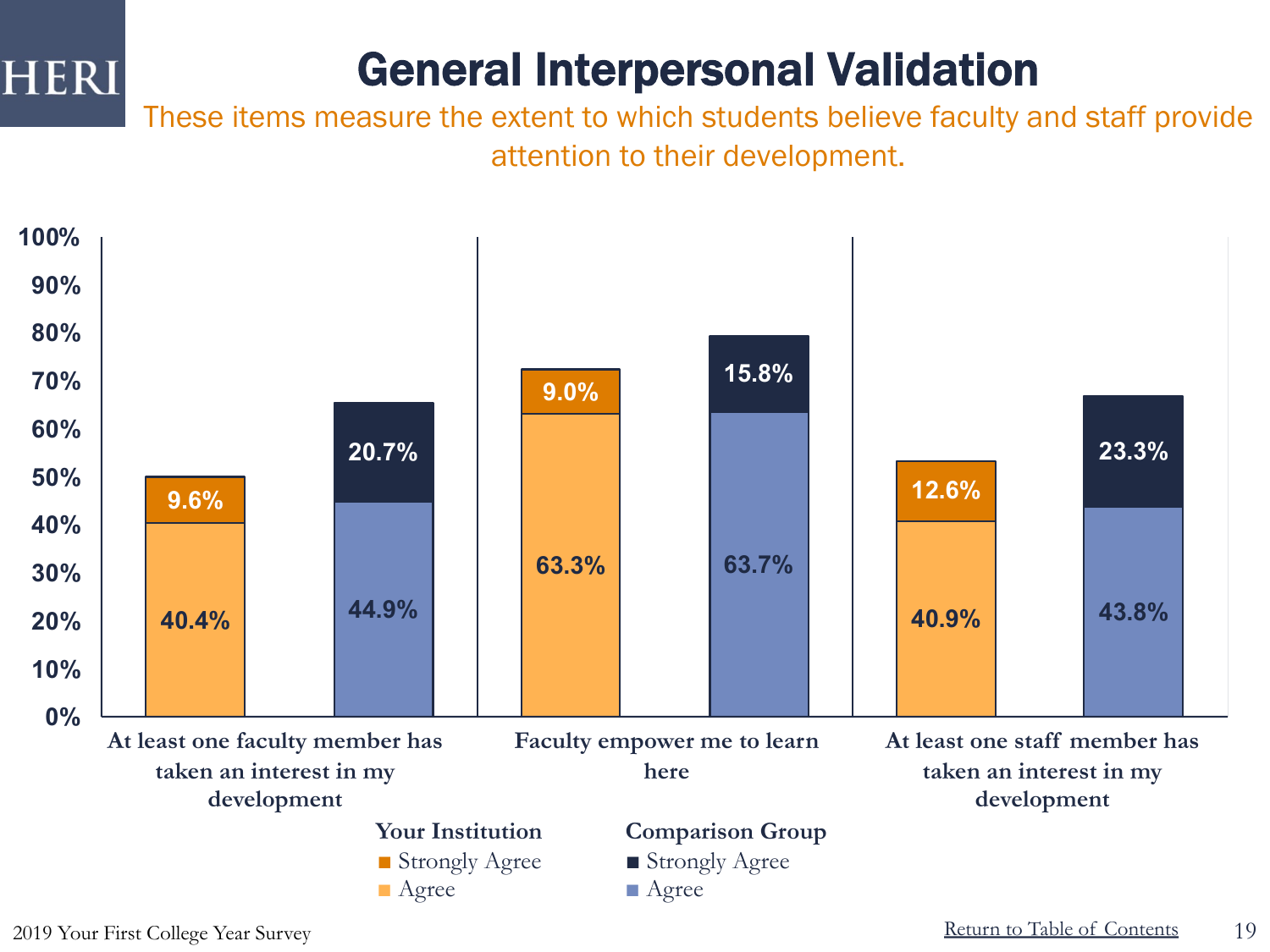### Academic Enhancement Experiences

Opportunities to apply learning inside and outside the classroom deepen students' academic involvement, allowing them to make meaningful intellectual connections and communicate their knowledge to others.

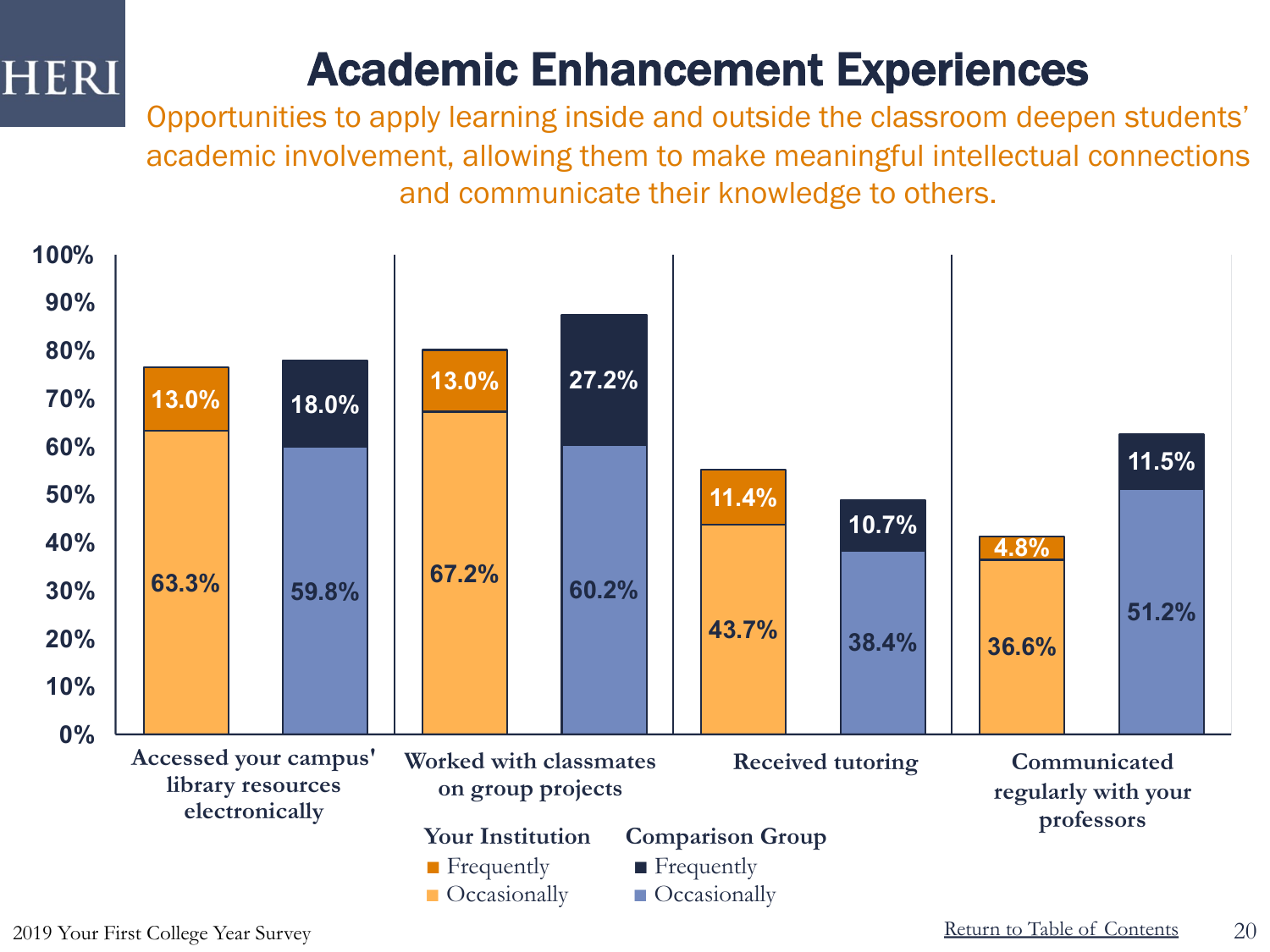

## Co-curricular Experiences

**Co-curricular experiences provide opportunities for students to grow intellectually, interpersonally, and emotionally.**

Return to Table of Contents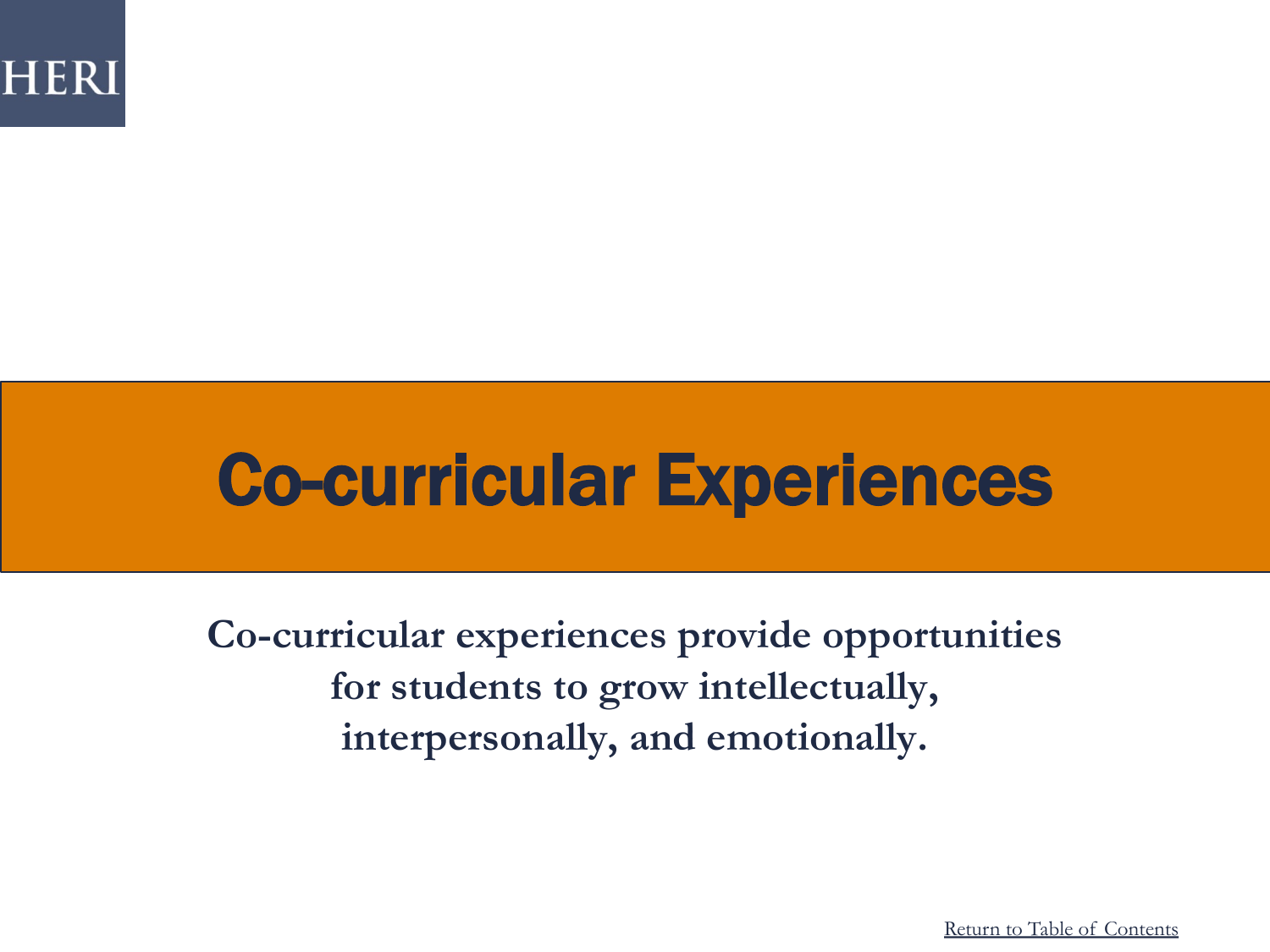### Social Agency

Activities and beliefs equip and empower students to create a world that is equitable, just, democratic and sustainable. *Social Agency* measures the extent to which students value political and social involvement as a personal goal.

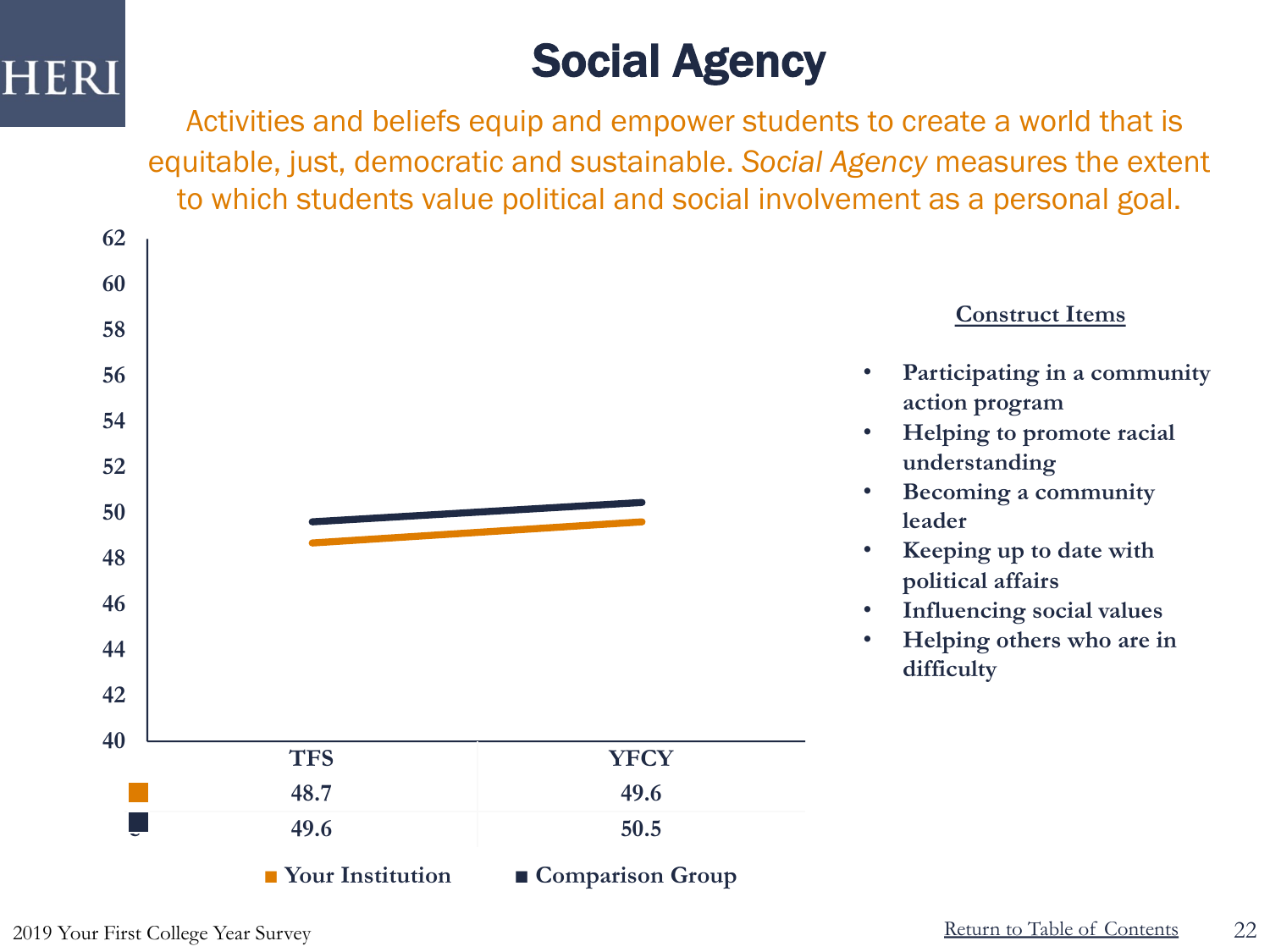

### Civic Engagement

Engaged citizens are a critical element in the functioning of our democratic society. *Civic Engagement* measures the extent to which students are motivated and involved in civic, electoral, and political activities.



### **Construct Items**

- **Publicly communicated your opinion about a cause**
- **I am interested in seeking information about current social and political issues**
- **Worked on a local, state, or national political campaign**
- **Demonstrated for a cause (e.g., boycott, rally, protest)**
- **Keeping up to date with political affairs**
- **Influencing social values**
- **Helped raise money for a cause or campaign**
- **Performed volunteer work**

\* Includes genderqueer, gender nonconforming, identity not listed above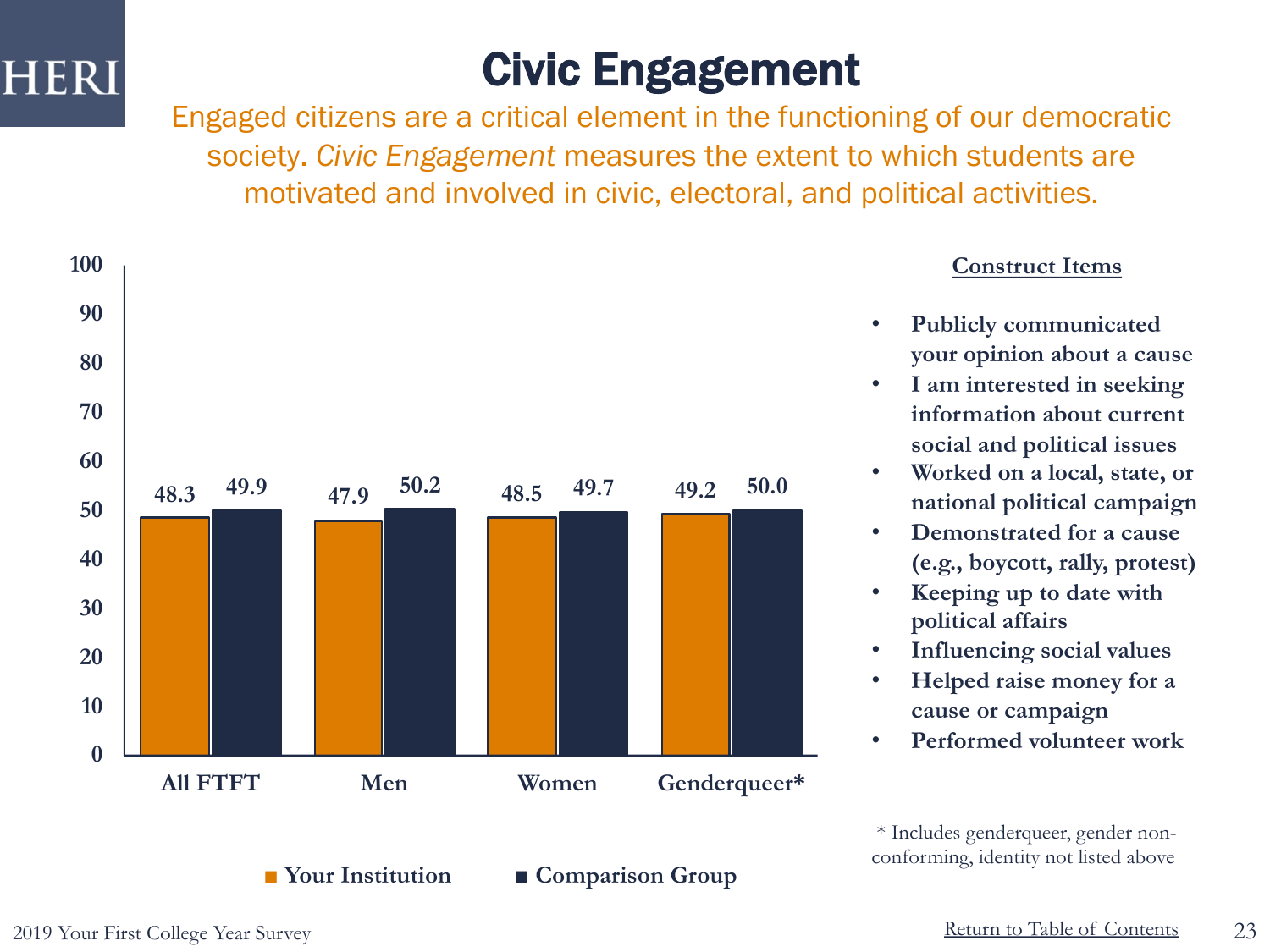

### Civic Awareness

The ability to evaluate, question, and develop solutions affecting their local and global communities is an important skill. *Civic Awareness* measures students' understanding of the issues facing their community, nation, and the world.

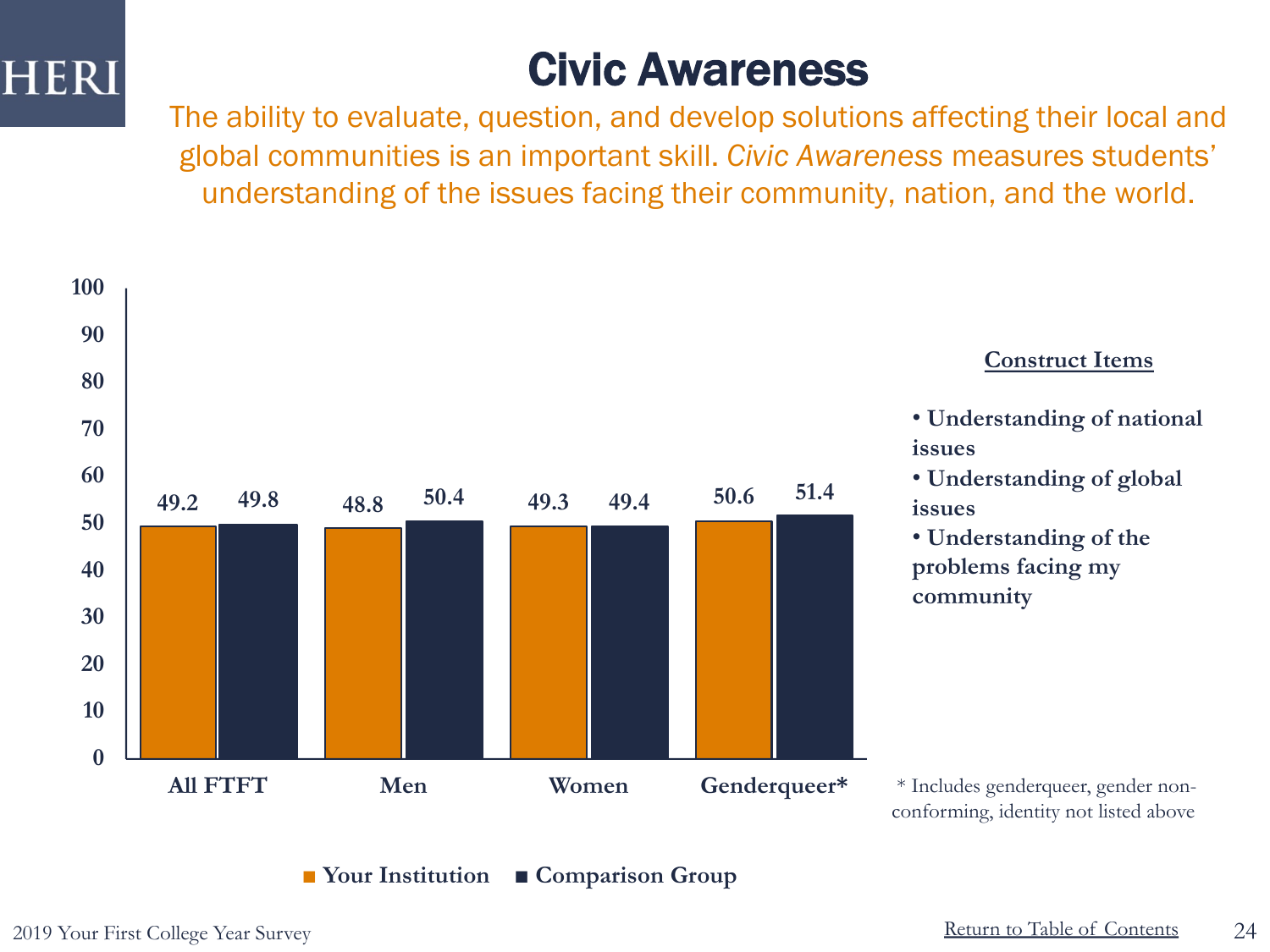### Pluralistic Orientation

*Pluralistic Orientation* measures skills and dispositions appropriate for living and working in a diverse society.

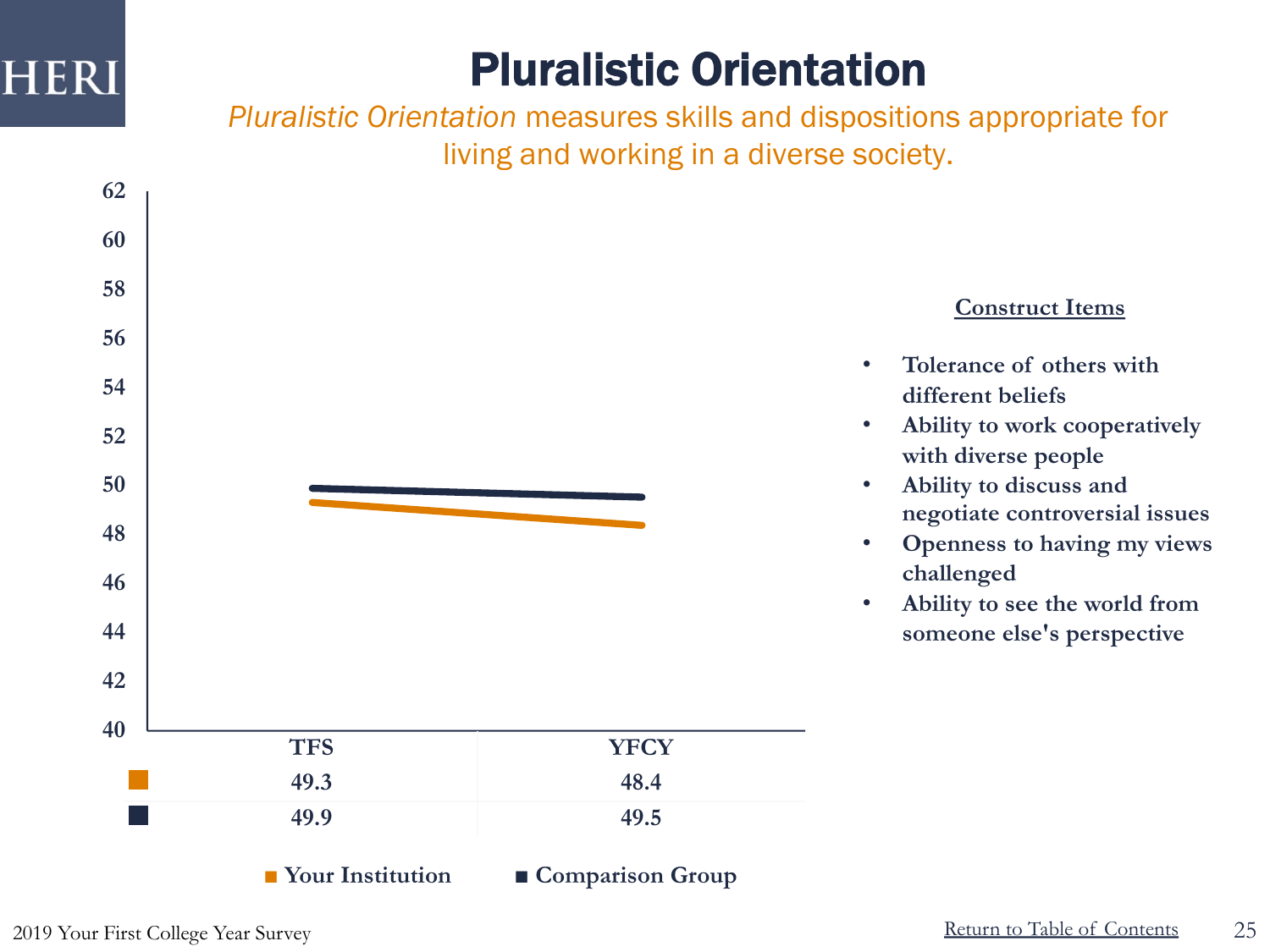

# Diversity and Campus Climate

The social and psychological climate on campus can impact students' ability to benefit from their educational environment and their academic success.

Return to Table of Contents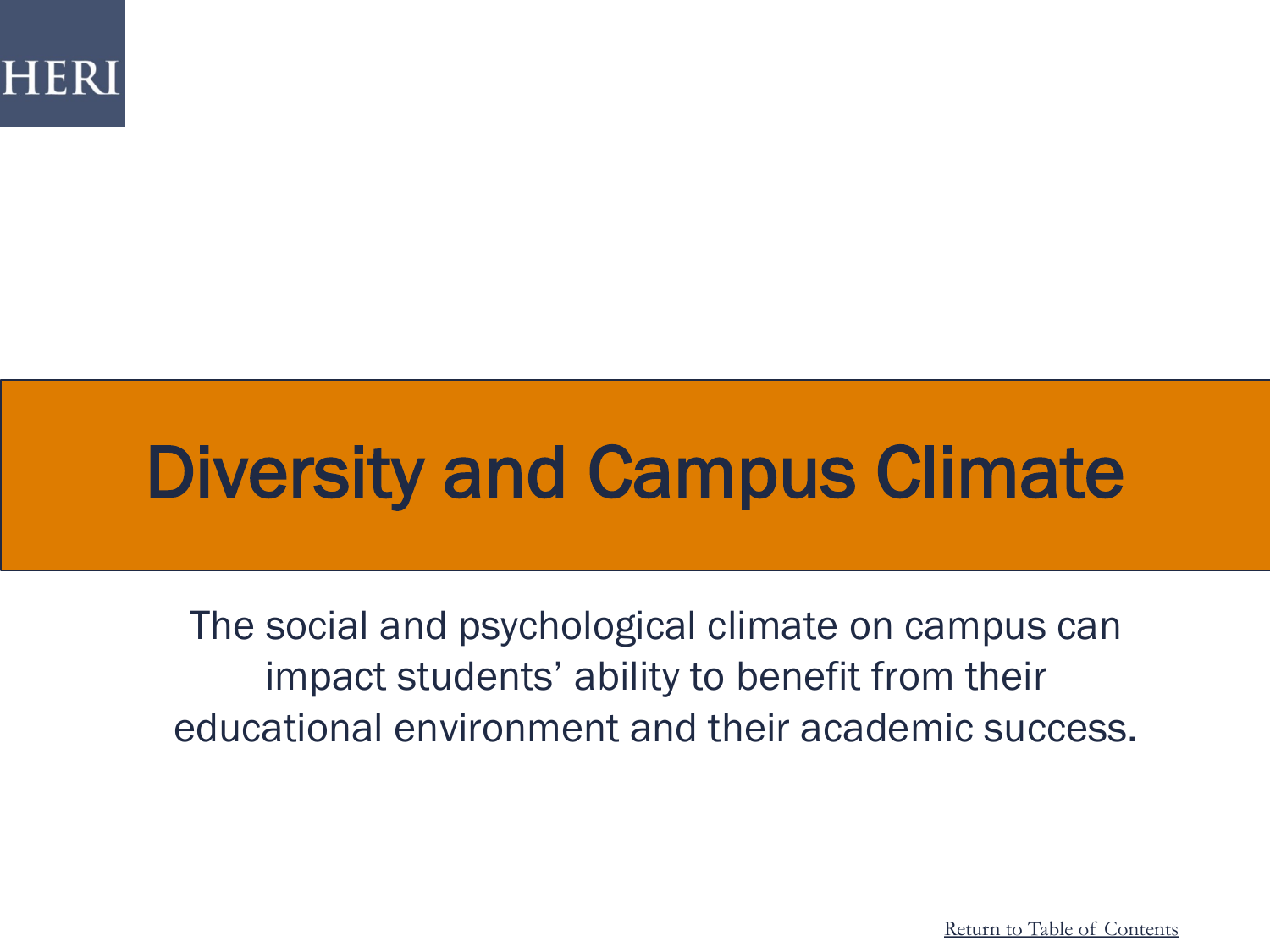### Positive Cross-Racial Interaction

Contact with diverse students allows students to gain valuable insights about themselves and others. *Positive Cross-Racial Interaction* is a unified measure of students' level of positive interaction with diverse peers.



### **Construct Items**

- **Had intellectual discussions outside of class**
- **Shared personal feelings and problems**
- **Dined or shared a meal**
- **Had meaningful and honest discussions about race/ethnic relations outside of class**
- **Studied or prepared for class**
- **Socialized or partied**
- **Pursued (by), dated, or otherwise intimately involved**

\* Includes genderqueer, gender nonconforming, identity not listed above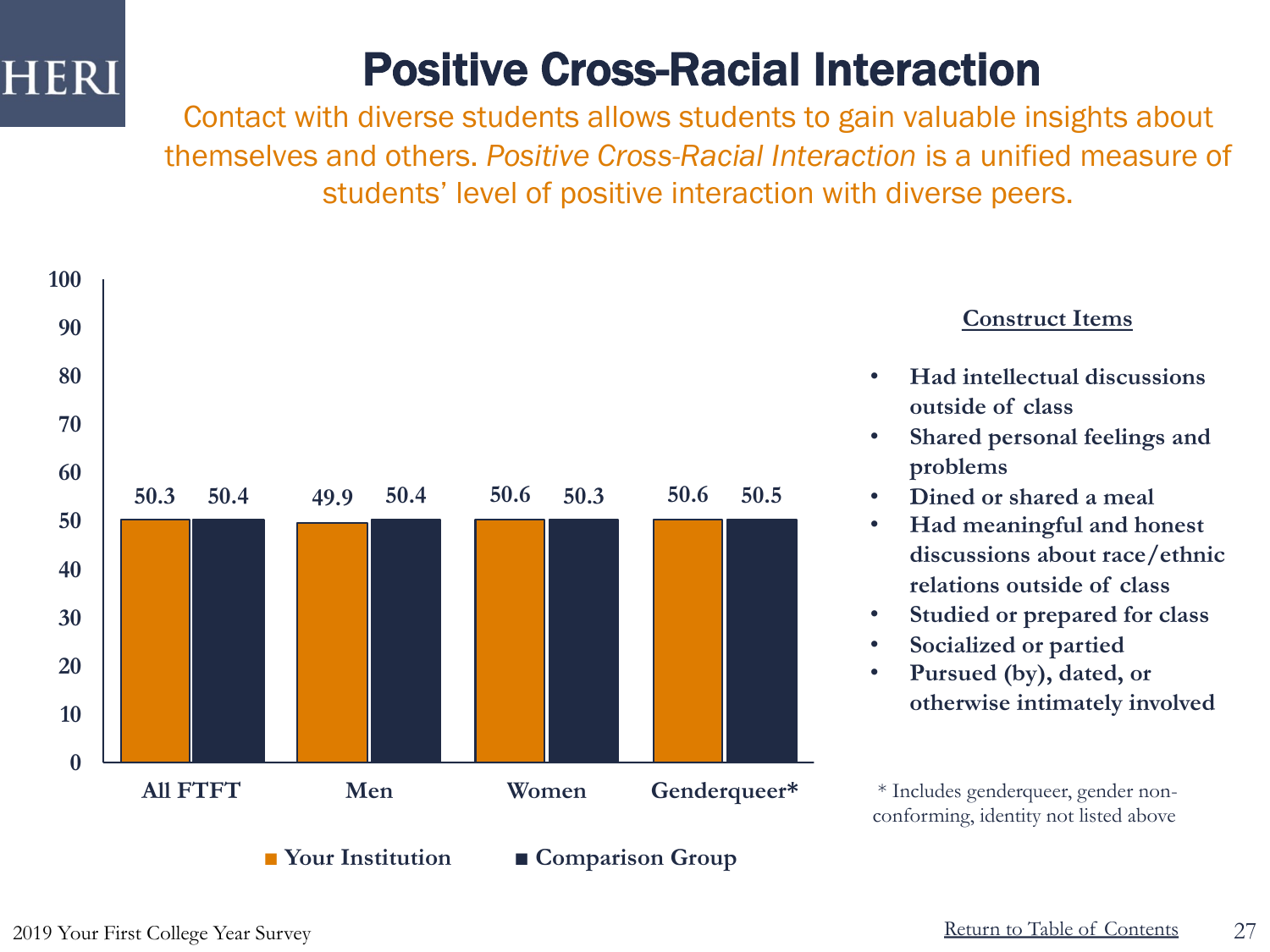### Negative Cross-Racial Interaction

Contact with diverse students allows students to gain valuable insights about themselves and others. *Negative Cross-Racial Interaction* is a unified measure of students' level of negative interaction with diverse peers.



#### **Construct Items**

- **Had tense, somewhat hostile interactions**
- **Felt insulted or threatened because of your race/ethnicity**
- **Had guarded, cautious interactions**
- **Felt ignored or invisible because of your race/ethnicity**

<sup>\*</sup> Includes genderqueer, gender nonconforming, identity not listed above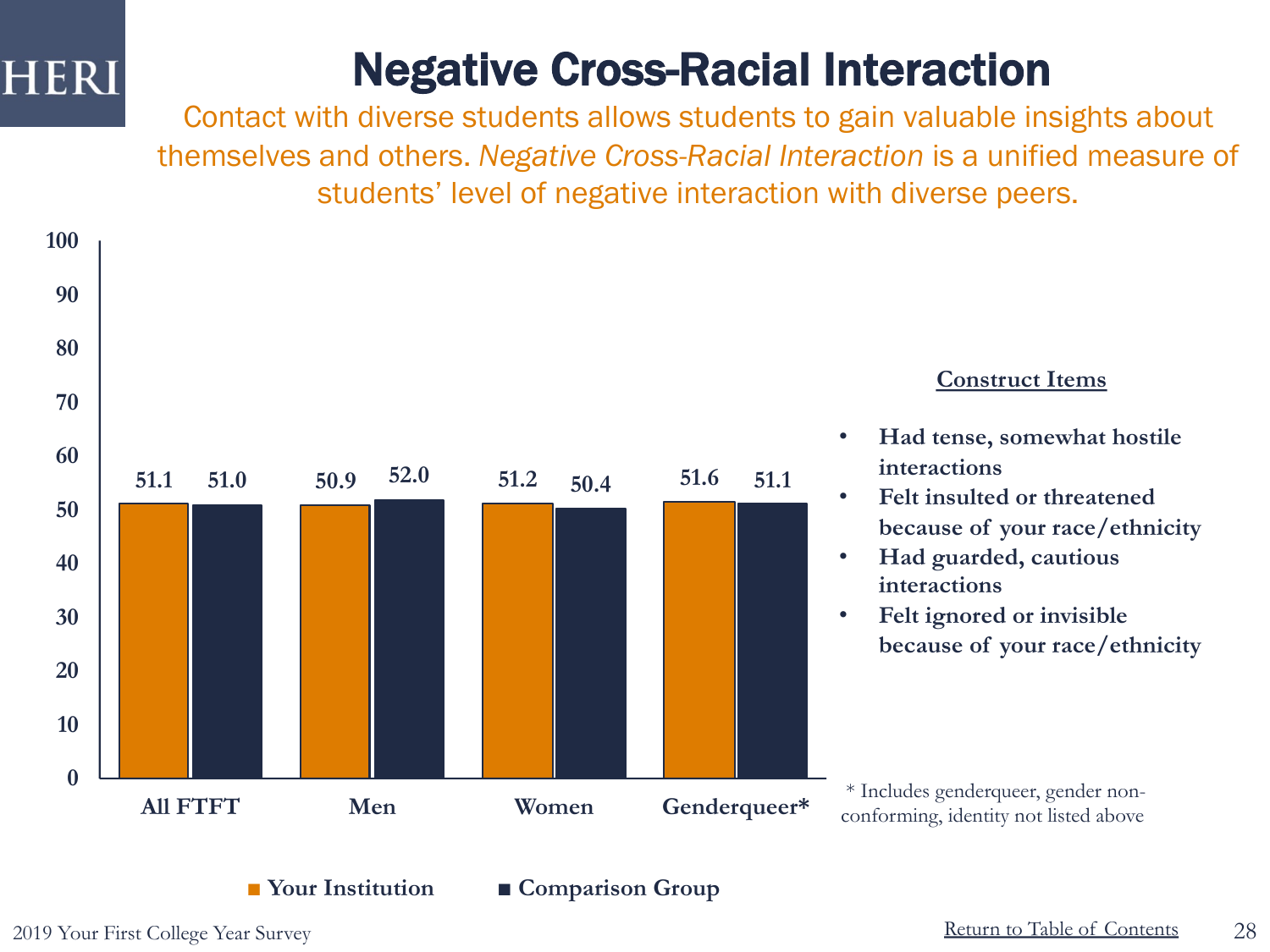## Campus Climate and Diversity

A diverse and inclusive campus environment strengthens students' learning experience and prepares them to participate in an increasingly diverse society.

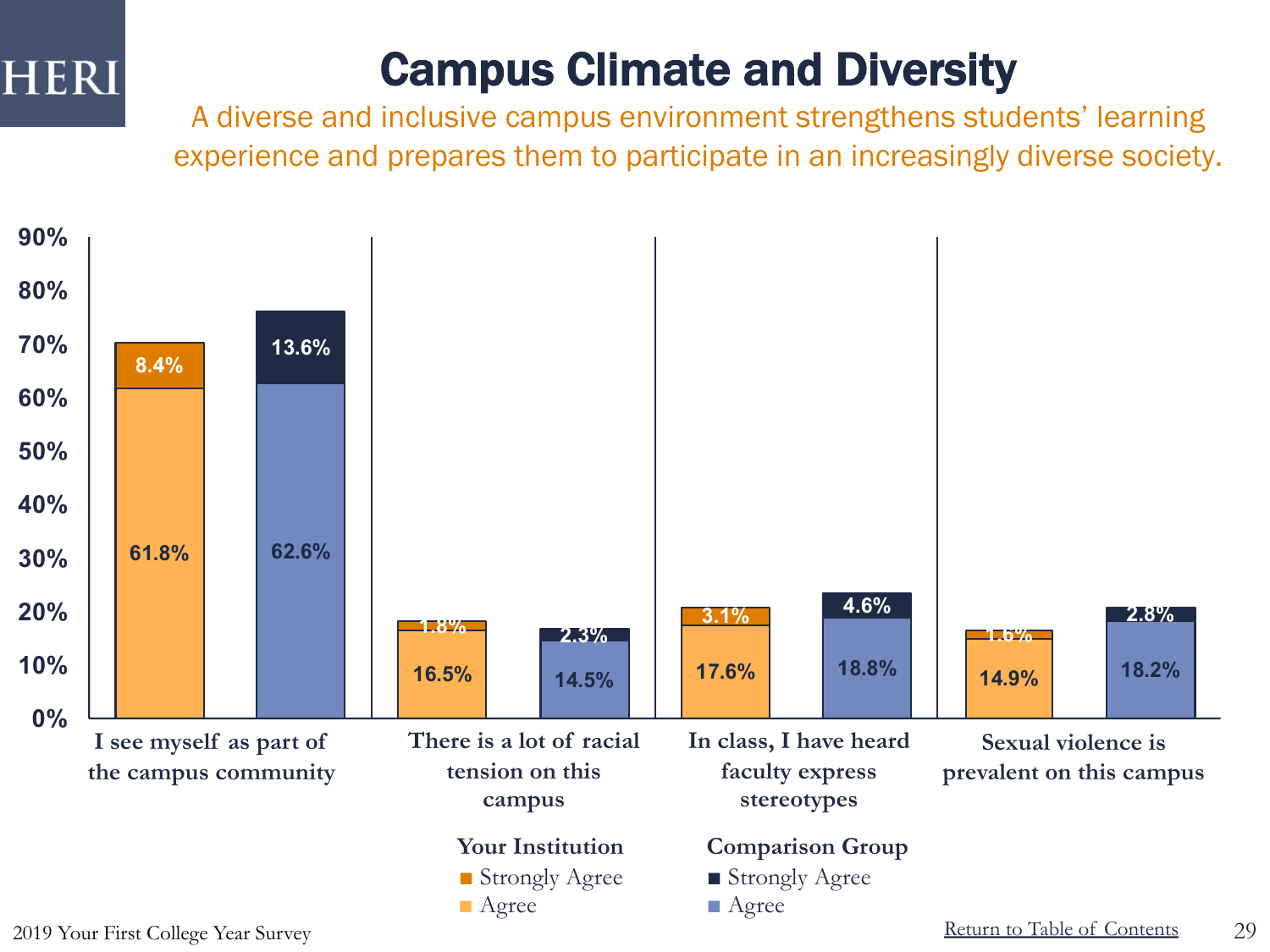## Satisfaction with Campus Diversity

A diverse campus – including students, faculty, and ideas – has a powerful impact on the student experience. These items gauge students' satisfaction with the diversity of faculty, student body, and beliefs.



Return to Table of Contents 2019 Your First College Year Survey 30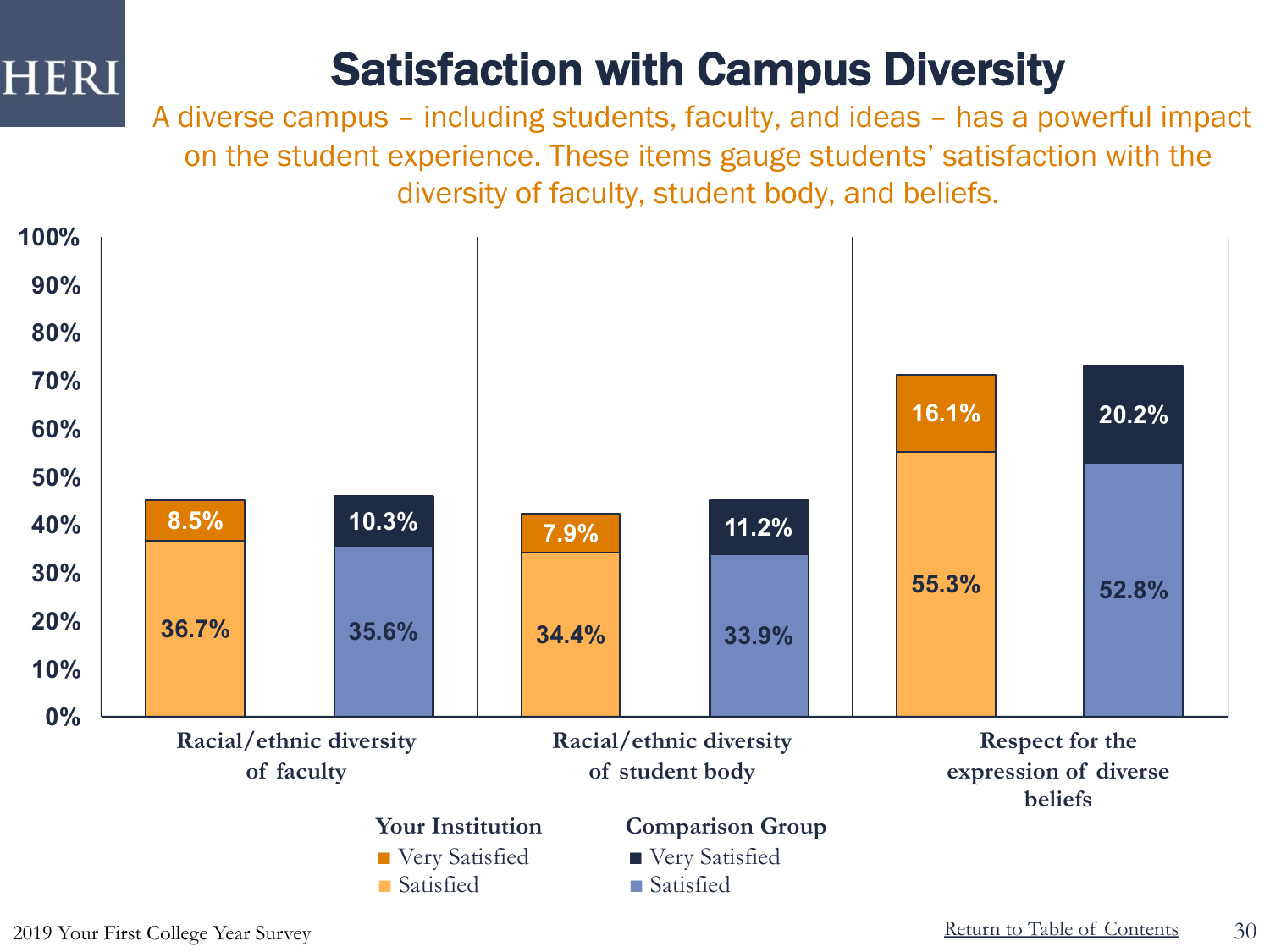

## **Satisfaction**

**Understanding how students perceive their college experience identifies areas that are working well and sheds light on those that need improvement.**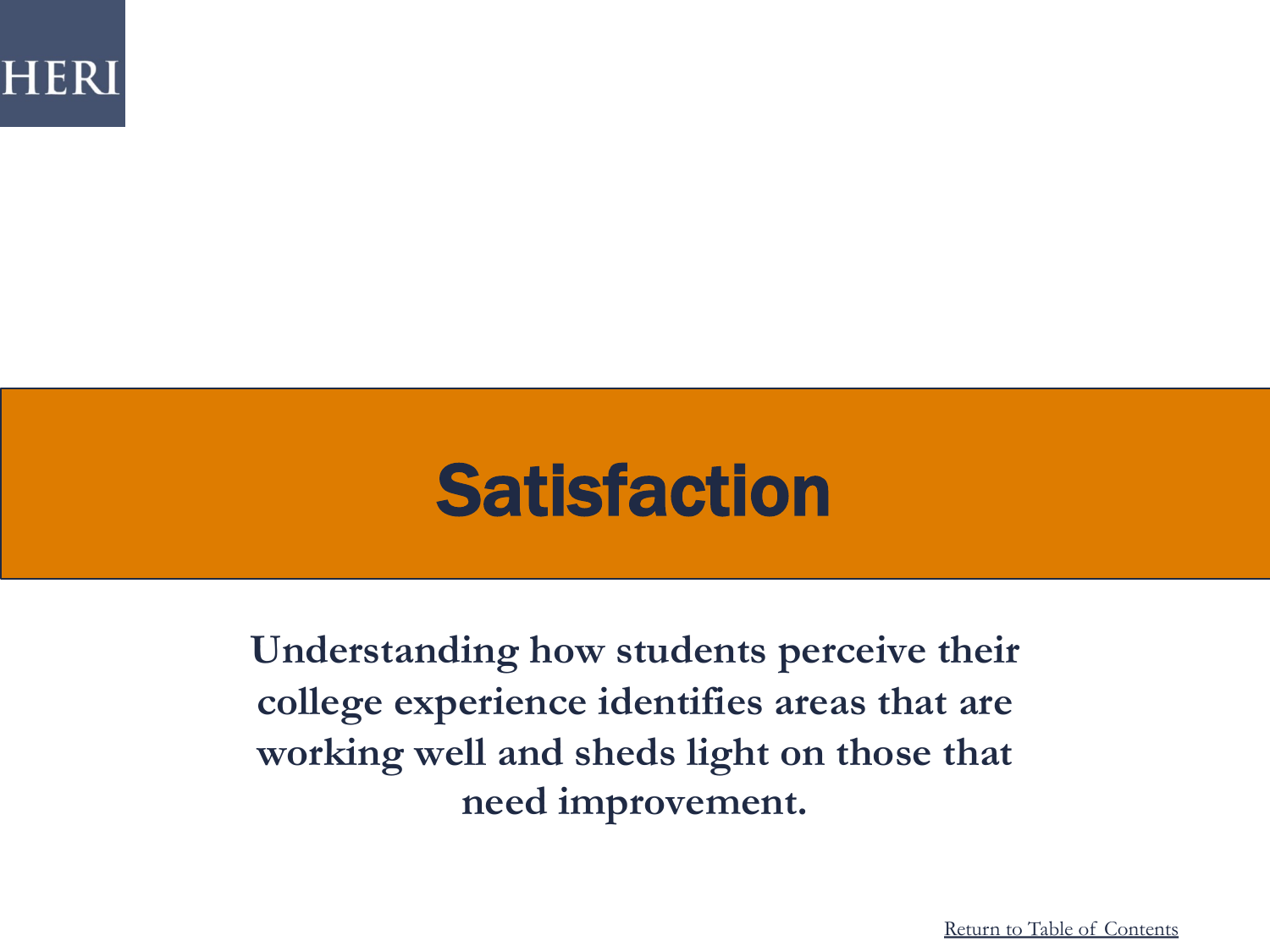## Satisfaction with Coursework

*Satisfaction with Coursework* measures the extent to which students see their coursework as relevant, useful, and applicable to their academic success and future plans.



#### **Construct Items**

- **Relevance of coursework to future career plans**
- **Relevance of coursework to everyday life**
- **General education or core curriculum courses**
- **First-year programs (e.g., first-year seminar, learning community, linked courses, common book)**

\* Includes genderqueer, gender nonconforming, identity not listed above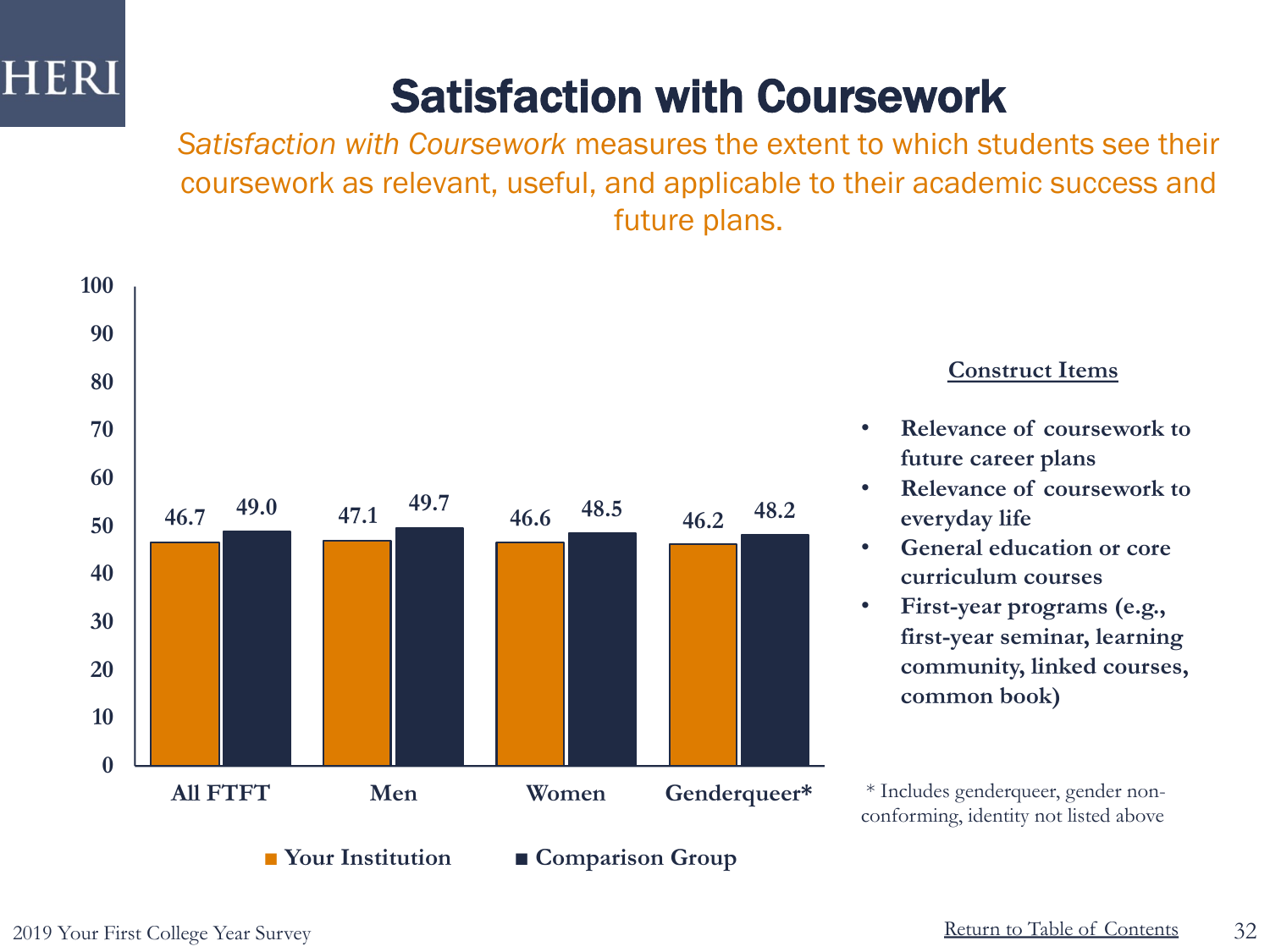### Satisfaction with Academic Support and Courses

Gauges use of and satisfaction with campus academic support structures and types of coursework required in general education.



**HERI**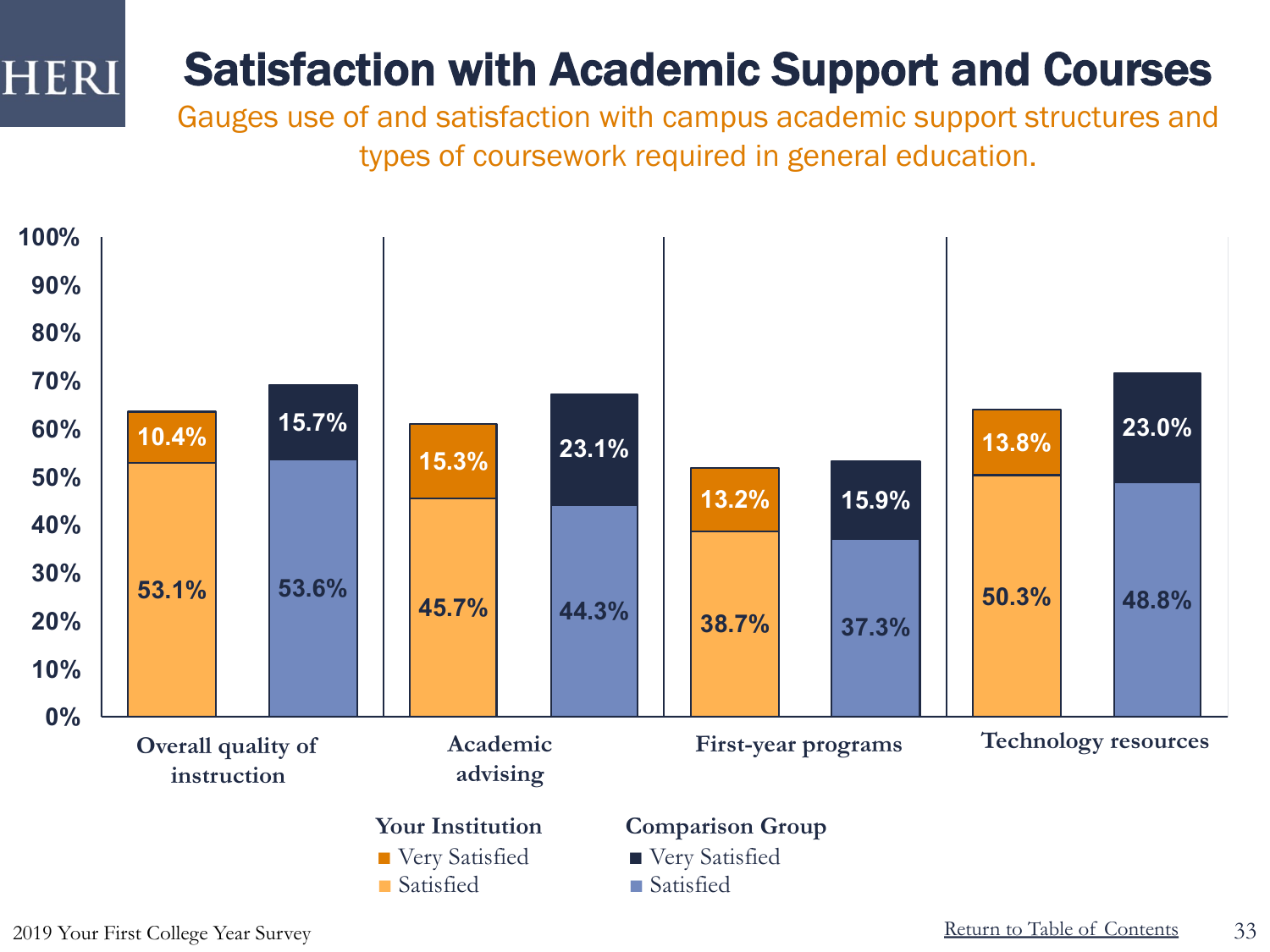## Satisfaction with Services and Community

Where students live, how they are oriented to the campus, and the support they receive during the first year are important determinants of their college experience. These items gauge use of and satisfaction with campus services and general community.

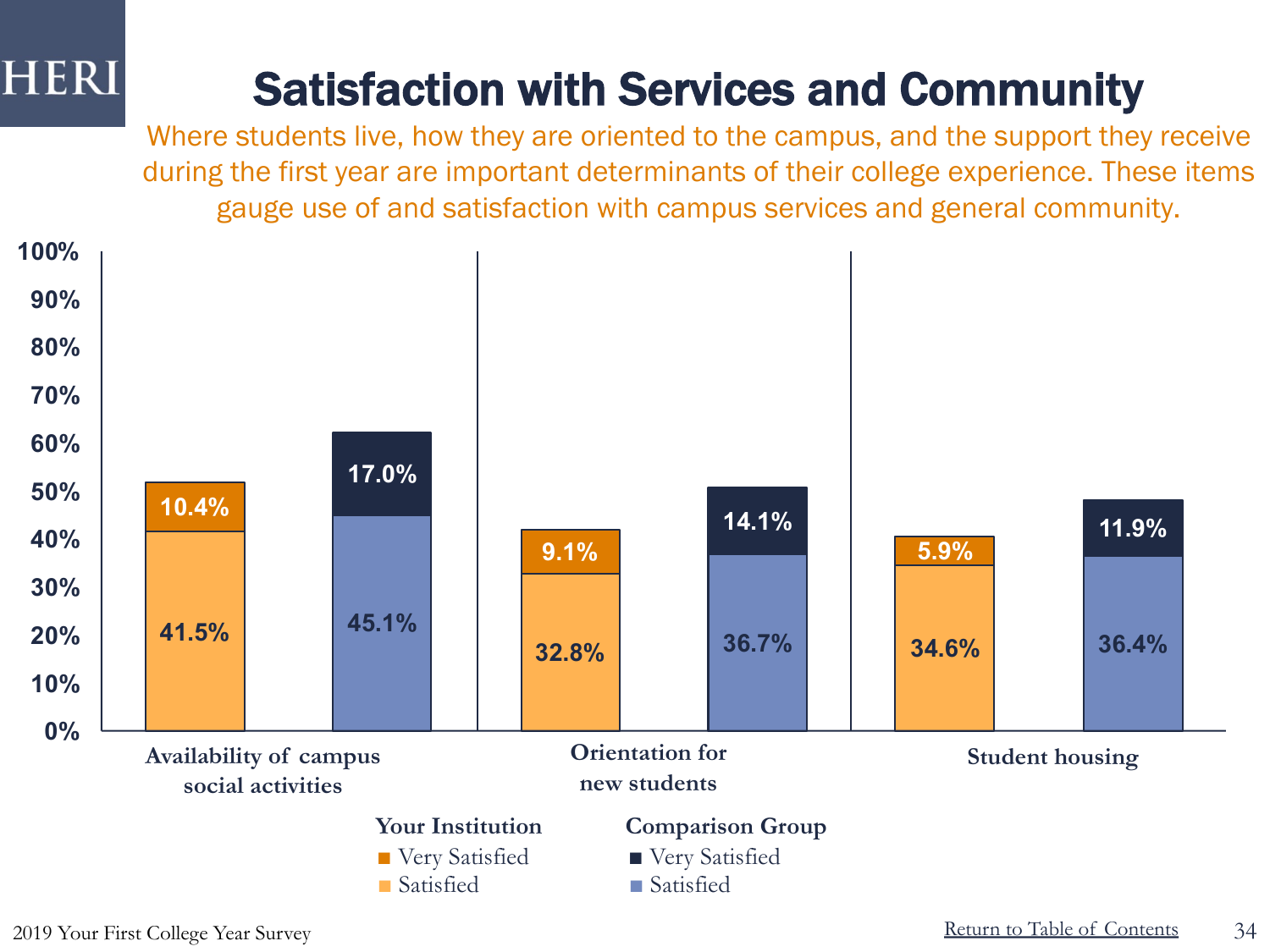

### Overall Satisfaction

*Overall Satisfaction* is a unified measure of students' satisfaction with the college experience.



### **Construct Items**

- **Overall college experience**
- **If given the choice, would you still choose to enroll at your current (or most) recent college?**
- **Overall academic experience**
- **Overall quality of instruction**

\* Includes genderqueer, gender nonconforming, identity not listed above